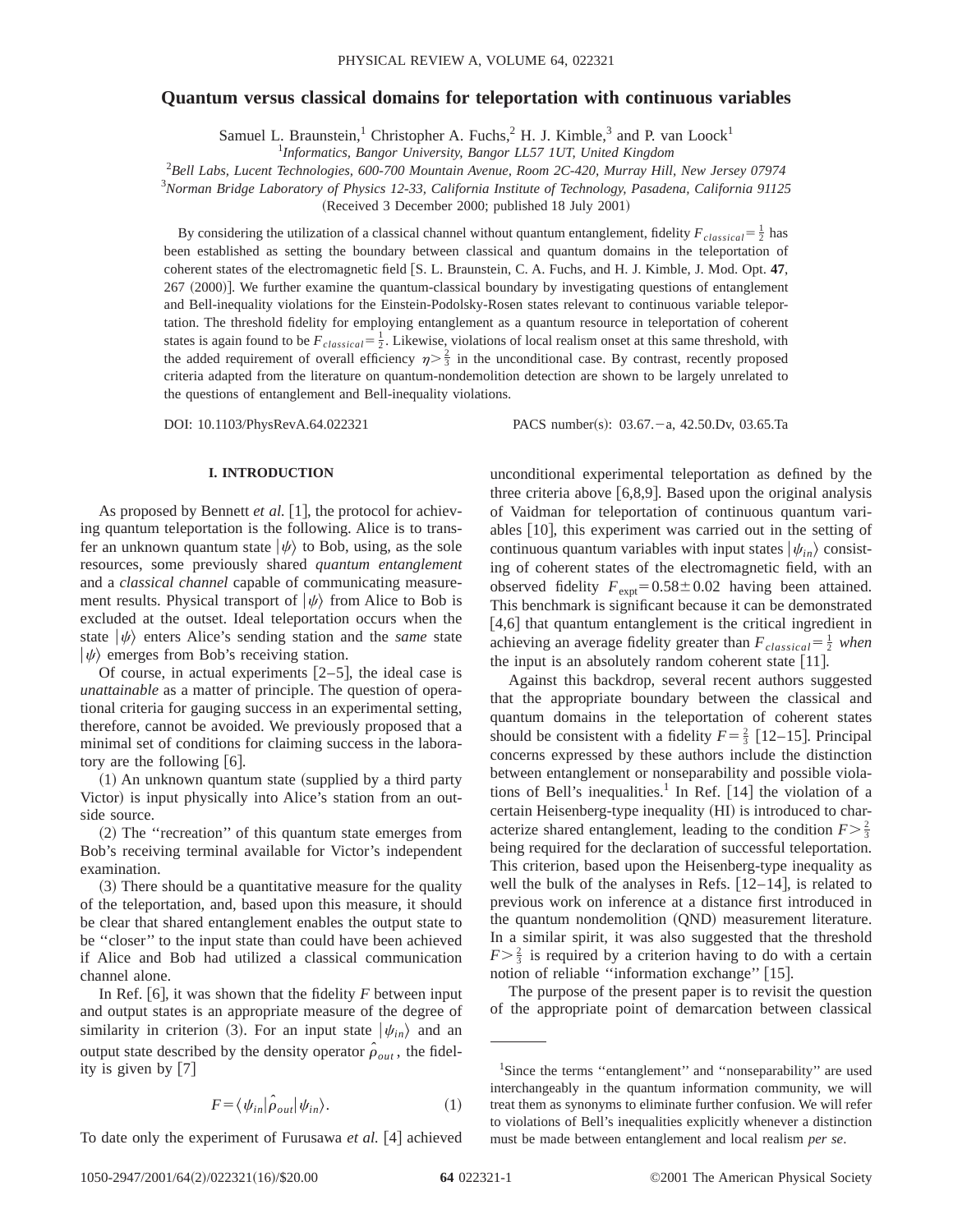and quantum domains in the teleportation of coherent states of the electromagnetic field. Our approach will be to investigate questions of nonseparability and violations of Bell inequalities for the particular entangled state employed in the teleportation protocol of Ref.  $[16]$ . Of significant interest will be the case with losses, so that the relevant quantum states will be mixed states. Our analysis supports the following principal conclusions.

 $(1)$  By application of the work of Duan *et al.* [17], Simon [18], and Tan  $[19]$ , we investigate the question of entanglement. We show that the states employed in the experiment of Ref.  $[4]$  are nonseparable, as was operationally confirmed in the experiment. Moreover, we study the issue of nonseparability for mixed states over a broad range in the degree of squeezing for the initial Einstein-Podolsky-Rosen state, in the overall system loss, and in the presence of thermal noise. This analysis reveals that EPR mixed states that are nonseparable do indeed lead to a fidelity of  $F > F_{classical} = \frac{1}{2}$  for the teleportation of coherent states. Hence, in keeping with criterion  $(3)$  above, the threshold fidelity for employing entanglement as a quantum resource is precisely the same as was deduced in the previous analysis of Ref.  $[6]$ . Within the setting of quantum optics, this threshold corresponds to the standard benchmark for manifestly quantum or nonclassical behavior, namely, that the Glauber-Sudarshan phase-space function takes on negative values, here for any bipartite nonseparable state  $[20]$ . By contrast, a fidelity consistent with the value  $F = \frac{2}{3}$  championed in Refs. [12–15] is essentially unrelated to the threshold for entanglement  $(nonseparability)$ as well as to the boundary for the nonclassical character of the EPR state.

(2) By application of the work of Banaszek and Wodkiewicz  $[21,22]$ , we explore the possibility of violations of Bell inequalities for the EPR (mixed) states employed in the teleportation of continuous quantum-variables states. We find direct violations of a Clauser-Horne-Shimong-Holt (CHSH) inequality  $[23]$  over large domains in fidelity *F* subject to the requirements that  $F > F_{classical} = \frac{1}{2}$  and that the overall efficiency  $\eta > \frac{2}{3}$ . Significant is a regime both of entanglement (nonseparability) and violation of a CHSH inequality, for which the teleportation fidelity  $F < \frac{2}{3}$  and for which the criteria of Refs. [14,15] fail. Hence, teleportation with  $\frac{1}{2} < F$  $\langle \xi \rangle \leq \frac{2}{3}$  is possible with EPR (mixed) states which do not admit a local hidden variable description.  $F \geq \frac{2}{3}$  does not provide a relevant criterion for delineating the quantum and classical domains with respect to violations of Bell's inequalities for the EPR states.

~3! By adopting a protocol analogous to that employed in *all* previous experimental demonstrations of violations of Bell's inequalities  $[24–26]$ , scaled correlation functions can be introduced for continuous quantum variables. In terms of these scaled correlations, the EPR mixed state used for teleportation violates a generalized version of the CHSH inequality, though nonideal detector efficiencies require a ''fair sampling'' assumption for this. These violations set in for  $F>F_{classical} = \frac{1}{2}$ , and were recently observed in a setting of low detection efficiency [27]. This experimental verification of a violation of a CHSH inequality (with a fair sampling assumption) again refutes the purported significance of the threshold  $F = \frac{2}{3}$ .

Note that these results are in complete accord with the prior treatment of Ref.  $[6]$ , that demonstrated that, in the absence of shared entanglement between Alice and Bob, there is an upper limit for the fidelity for the teleportation of randomly chosen coherent states given by  $F_{classical} = \frac{1}{2}$ . Nothing in Refs.  $[12–15]$  called this analysis into question. By contrast, we find no support for a special significance to the threshold fidelity  $F = \frac{2}{3}$  in connection to issues of separability and Bell-inequality violations. Instead, as we will show, it is actually the value  $F_{classical} = \frac{1}{2}$  that heralds entrance into the quantum domain with respect to these very same issues.

All this is not to say that teleportation of coherent states with increasing degrees of fidelity beyond  $F_{classical} = \frac{1}{2}$  to  $F > \frac{2}{3}$  is not without significance. In fact, as tasks of everincreasing complexity are to be accomplished, there will be corresponding requirements to improve the fidelity of teleportation yet further. Moreover, there are clearly diverse quantum states other than coherent states that one might desire to teleport, including squeezed states, quantum superpositions, entangled states  $[19,28]$ , and so on. The connection between the ''intricacy'' of such states and the requisite resources for achieving high-fidelity teleportation was discussed in Ref.  $[16]$ , including the example of the superposition of two coherent states,

$$
|\alpha\rangle + |-\alpha\rangle, \tag{2}
$$

which for  $|\alpha| \geq 1$  requires an EPR state with an extreme degree of quantum correlation.

Similarly, the conditional variances contained in the Heisenberg-type inequalities are in fact quite important for the inference of the properties of a *system* given the outcomes of measurements made on a *meter* following a *systemmeter* interaction. Such quantities are gainfully employed in quantum optics in many settings, including realization of the original EPR *gedanken* experiment [29–31] and of backaction evading measurement and quantum nondemolition  $(QND)$  detection [32]. However, even within the restricted context of QND detection, it is worth emphasizing that the usual inequalities imposed upon these inference variances, together with so-called information transfer coefficients, provide necessary and not sufficient conditions for successful back-action evading measurement  $[33]$ .

Something that we would like to stress apart from the details of any particular teleportation criterion is the apparent growing confusion in the community that equates quantum teleportation experiments with fundamental tests of quantum mechanics. The purpose of such tests is generally to compare quantum mechanics to other potential theories, such as local realistic hidden-variable theories  $[14,34,35]$ . In our view, experiments in teleportation have nothing to do with this. They instead represent investigations *within* quantum mechanics, demonstrating only that a particular task can be accomplished with the resource of quantum entanglement and cannot be accomplished without it. This means that violations of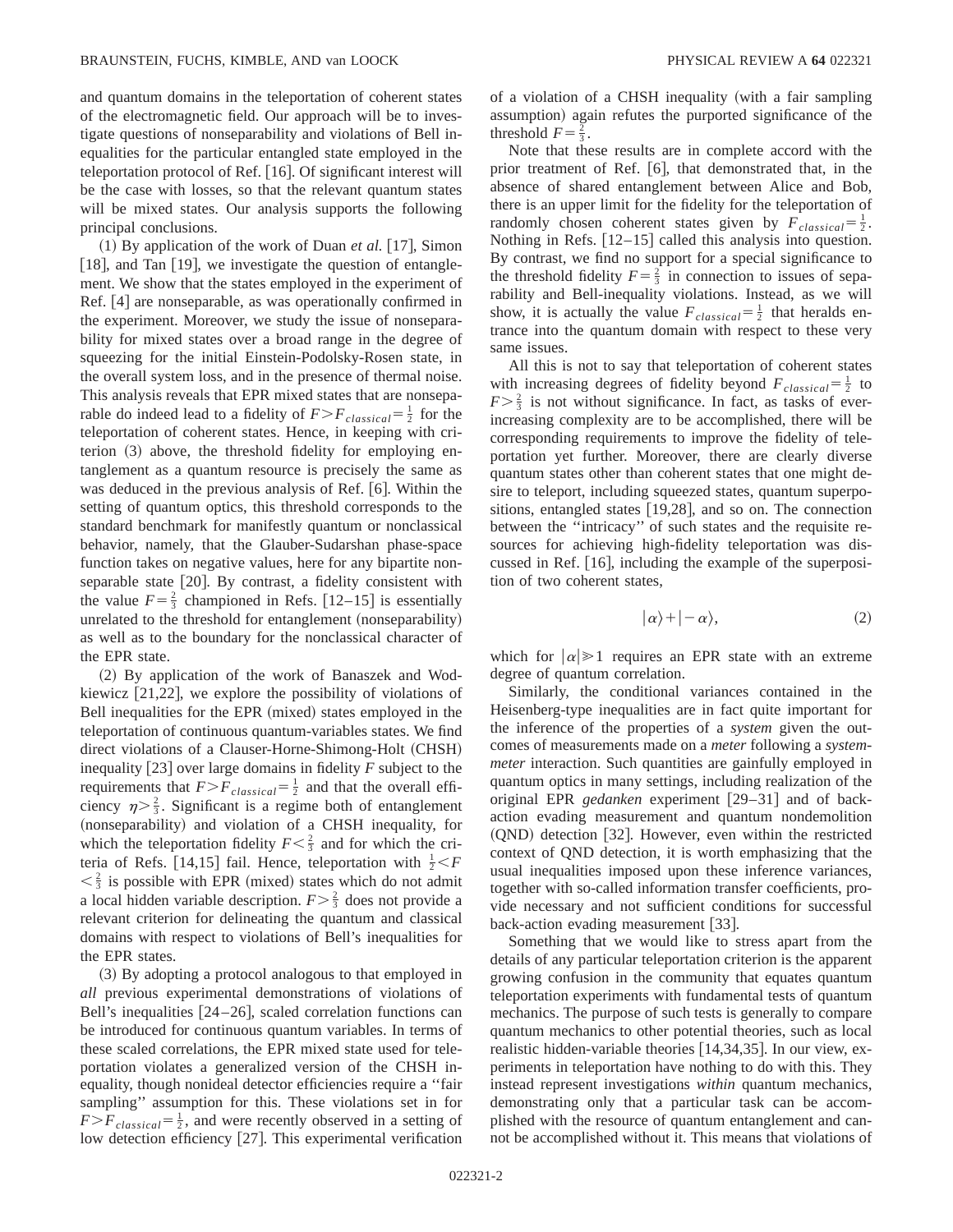Bell's inequalities are largely irrelevant as far as the original proposal of Bennett *et al.* [1] is concerned, as well as for experimental implementations of that protocol. In a theory which allows states to be cloned, there would be no need to discuss teleportation at all—unknown states could be cloned and transmitted, with a fidelity arbitrarily close to 1.

These comments notwithstanding, there are nevertheless attempts to link the idea of Bell-inequality violations with the fidelity of teleportation. It is to the details of this and other linkages that we now turn. The remainder of the paper is organized as follows. In Sec. II, we extend the prior work of Ref.  $\lceil 6 \rceil$  to a direct treatment of the consequences of shared entanglement between Alice and Bob, beginning with an explicit model for the mixed EPR states used for teleportation of continuous quantum variables. In Sec. III we review the criteria based upon Heisenberg-type inequalities and ''information content,'' in preparation for showing their inappropriateness as tools for the questions at hand. In Sec. IV, we explicitly demonstrate the relationship between entanglement and fidelity, and find the same threshold  $F_{classical} = \frac{1}{2}$  as in our prior analysis [6]. The value  $F = \frac{2}{3}$  is shown to have no particular distinction in this context. In Secs. V and VI, we further explore the role of entanglement with regard to violations of a CHSH inequality, and provide a quantitative boundary for such violations. Again,  $F_{classical} = \frac{1}{2}$  provides the point of entry into the quantum domain, with  $F = \frac{2}{3}$  having no notoriety. Our conclusions are collected in Sec. VII. Of particular significance, we point out that the teleportation experiment of Ref.  $[4]$  did indeed cross from the classical to the quantum domain, just as advertised previously.

## **II. EPR STATE**

The teleportation protocol we consider is that of Braunstein and Kimble  $[16]$ , for which the relevant entangled state is the so-called two-mode squeezed state. This state is given explicitly in terms of a Fock-state expansion for two modes  $(1,2)$  by [36,37]

$$
|\text{EPR}\rangle_{1,2} = \frac{1}{\cosh r} \sum_{n=0}^{\infty} (\tanh r)^n |n\rangle_1 |n\rangle_2, \tag{3}
$$

where *r* measures the amount of squeezing required to produce the entangled state. Note that, for simplicity, we consider the case of two single modes for the electromagnetic field; the extension to the multimode case for fields of finite bandwidth can be found in Ref.  $[38]$ .

The pure state of Eq.  $(3)$  can be equivalently described by the corresponding Wigner distribution  $W_{\text{EPR}}$  over the two modes  $(1,2)$ ,

$$
W_{\text{EPR}}(x_1, p_1; x_2, p_2)
$$
  
=  $\frac{4}{\pi^2} \frac{1}{\sigma_+^2 \sigma_-^2} \exp(-[(x_1 + x_2)^2 + (p_1 - p_2)^2]/\sigma_+^2 - [(x_1 - x_2)^2 + (p_1 + p_2)^2]/\sigma_-^2),$  (4)

where  $\sigma_{\pm}$  are expressed in terms of the squeezing parameter by

$$
\sigma_{+}^{2} = e^{+2r},
$$
  
\n
$$
\sigma_{-}^{2} = e^{-2r},
$$
\n(5)

with  $\sigma^2 + \sigma^2 = 1$ . Here the canonical variables  $(x_j, p_j)$  are related to the complex field amplitude  $\alpha_i$  for mode  $j=(1,2)$  by

$$
\alpha_j = x_j + i p_j. \tag{6}
$$

In the limit of  $r \rightarrow \infty$ , Eq. (4) becomes

$$
C \delta(x_1 - x_2) \delta(p_1 + p_2), \tag{7}
$$

which makes a connection to the original EPR state of Einstein, Podolsky, and Rosen  $[29-31]$ .

Of course,  $W_{\text{FPR}}$ , as given above, is for the ideal, lossless case. Of particular interest with respect to experiments is the inclusion of losses, which arise, for example, form finite propagation and detection efficiencies. Rather than deal with any detailed setup (e.g., as treated in explicit detail in Ref. [30]), here we adopt a generic model of the following form. Consider two identical beam splitters each with a transmission coefficient  $\eta$ , one for each of the two EPR modes. We take  $0 \le \eta \le 1$ , with  $\eta = 1$  for the ideal, lossless case. The input modes to the beam splitter 1 are taken to be  $(1', a')$ , while for beam splitter 2 the modes are labeled by  $(2', b')$ . Here, the modes  $(1',2')$  are assumed to be in the state specified by the ideal  $W_{\text{EPR}}$  as given in Eq. (4) above, while the modes  $(a', b')$  are taken to be independent thermal (mixed) states, each with a Wigner distribution

$$
W(x,p) = \frac{1}{\pi \left(\bar{n} + \frac{1}{2}\right)} \exp\{-\left(x^2 + p^2\right) / (\bar{n} + 1/2)\},\tag{8}
$$

where  $\overline{n}$  is the mean thermal photon number for each of the modes  $(a', b')$ .

The overall Wigner distribution for the initial set of input modes  $(1',2'),(a',b')$  is then just the product

$$
W_{\text{EPR}}(x_1, p_1, x_2, p_2, W(x_a, p_a))W(x_b, p_b).
$$
 (9)

The standard beam-splitter transformations lead in a straightforward fashion to the Wigner distribution for the output set of modes  $(1,2)$ , $(a,b)$ , where, for example,

$$
x_1 = \sqrt{\eta} x_1 \cdot - \sqrt{1 - \eta} x_a \cdot ,
$$
  
\n
$$
x_a = \sqrt{\eta} x_a \cdot + \sqrt{1 - \eta} x_1 \cdot .
$$
\n(10)

We require  $W_{\text{EPR}}^{out}$  for the (1,2) modes alone, which is obtained by integrating over the  $(a,b)$  modes. A straightforward calculation results in the following distribution for the mixed output state,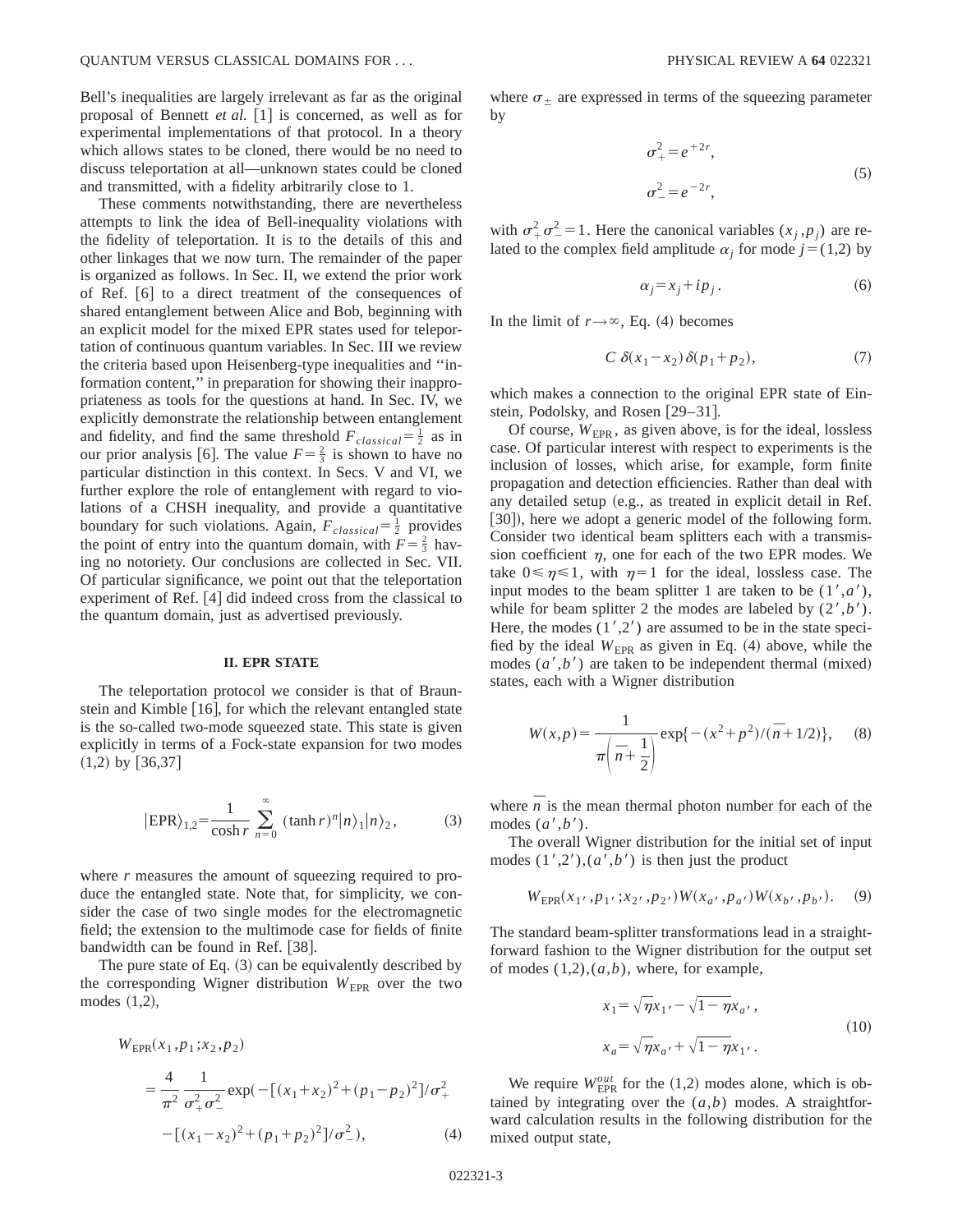$$
W_{\text{EPR}}^{out}(x_1, p_1; x_2, p_2)
$$
  
=  $\frac{4}{\pi^2} \frac{1}{\sigma_+^2 \sigma_-^2} \exp(-[(x_1 + x_2)^2 + (p_1 - p_2)^2]/\sigma_+^2 - [(x_1 - x_2)^2 + (p_1 + p_2)^2]/\sigma_-^2),$  (11)

where  $\bar{\sigma}_{\pm}$  are given by

$$
\overline{\sigma}_{+}^{2} = \eta e^{+2r} + (1 - \eta)(1 + 2\overline{n}),
$$
  
(12)  

$$
\overline{\sigma}_{-}^{2} = \eta e^{-2r} + (1 - \eta)(1 + 2\overline{n}).
$$

Note that  $W_{\text{EPR}}^{out}$ , as above, follows directly from  $W_{\text{EPR}}$  in Eq. (4) via the simple replacements  $\sigma_{\pm} \rightarrow \sigma_{\pm}$ . Relevant to the discussion of Bell inequalities in Secs. V and VI is the fact that  $\overline{\sigma}_+^2 \overline{\sigma}_-^2 > 1$  for any  $r > 0$  and  $\eta < 1$ . Although the simple ''beam-splitter'' model is sufficient for our current discussion, a more detailed dynamical model was considered in Refs. [39,40] for continuous variable teleportation in the presence of dissipation.

## **III. ALTERNATE CRITERIA FOR TELEPORTATION OF COHERENT STATES**

In Ref.  $[6]$  the boundary between classical and quantum domains in the teleportation of coherent states was determined to be  $F_{classical} = \frac{1}{2}$ , based upon an analysis of teleportation in the absence of shared entanglement (i.e., *Alice* and *Bob* employ a classical channel alone). Several recent authors instead argued in favor of alternate criteria for determining successful teleportation of coherent states  $[12-15]$ . In this section, we recapitulate the critical elements of these analyses, and state their criteria in the present notation, with particular attention to the work of Refs.  $[14,15]$ . Critical discussions of the criteria of Refs.  $[12,13]$  can be found in Refs. [6,38]. In subsequent sections we proceed further with our own analysis of entanglement and possible violations of Bell's inequalities for the EPR state of Eq.  $(11)$ , and to an investigation of their relevance to the delineation of the appropriate quantum-classical boundary in teleportation.

Turning first to criteria arising from the QND literature  $[12–14]$ , we recall the following statement with reference to Eq.  $(21)$  of Ref. [14]: "As a criteria for non-separability [by which is meant violations of Bell's inequalities, we will use the EPR argument: two different measurements prepare two different states, in such a way that the product of conditional variances (with different conditions) violates the Heisenberg principle.''

This statement takes a quantitative form in terms of the following conditional variances expressed in the notation of the preceding section for EPR beams  $(1,2)$ ,

$$
V_{x_i|x_j} = \langle \Delta x_i^2 \rangle - \frac{\langle x_i x_j \rangle^2}{\langle \Delta x_j^2 \rangle},
$$
  
\n
$$
V_{p_i|p_j} = \langle \Delta p_i^2 \rangle - \frac{\langle p_i p_j \rangle^2}{\langle \Delta p_j^2 \rangle}.
$$
\n(13)

with  $(i, j) = (1, 2)$  and  $i \neq j$ . Note that, for example,  $V_{x_2|x_1}$ gives the error in the knowledge of the canonical variable  $x<sub>2</sub>$ based upon an estimate of  $x_2$  from a measurement of  $x_1$ , and likewise for the other conditional variances. These variances were introduced in Refs.  $[30,31]$  in connection with an optical realization of the original *gedanken* experiment of Einstein, Podolsky, and Rosen [29]. An apparent violation of the uncertainty principle arises if the product of inference errors is below the uncertainty product for one beam alone. For example,  $V_{x_2|x_1}V_{p_2|p_1} \le \frac{1}{16}$  represents such an apparent violation, since  $\Delta x_2^2 \Delta p_2^2 \ge \frac{1}{16}$  is demanded by the canonical commutation relation between  $x_2$  and  $p_2$ , with  $\Delta x_{1,2}^2 = \frac{1}{4} = \Delta p_{1,2}^2$ for the vacuum state  $[30,31]$ .

This concept of inference at a distance has been elevated to "a criteria for nonseparability [i.e., violation of Bell's inequalities]"  $[14]$ , namely, that the domain of local realism should be determined by the conditions

$$
V_{x_2|x_1}V_{p_2|p_1} \ge \frac{1}{16} \quad \text{and} \quad V_{x_1|x_2}V_{p_1|p_2} \ge \frac{1}{16}.\tag{14}
$$

As shown in Refs.  $\vert 30,31 \vert$  for the states under consideration, the conditional variances of Eq.  $(13)$  are simply related to the following (unconditional) variances:

$$
\Delta x_{\mu_{ij}}^2 = \langle (x_i - \mu_{ij} x_j)^2 \rangle,
$$
  
\n
$$
\Delta p_{\nu_{ij}}^2 = \langle (p_i - \nu_{ij} p_j)^2 \rangle.
$$
\n(15)

If we use a measurement of  $x_j$  to estimate  $x_i$ , then  $\Delta x_{\mu_{ij}}^2$  is the variance of the error when the estimator is chosen to be  $\mu_{ij}$ *x*<sub>*j*</sub>, and likewise for  $\Delta p_{\nu_{ij}}^2$ . For an optimal estimate, the parameters ( $\mu_{ij}$ ,  $\nu_{ij}$ ) are given by [30,31]

$$
\mu_{ij}^{\text{opt}} = \frac{\langle x_i x_j \rangle}{\langle \Delta x_j^2 \rangle}, \quad \nu_{ij}^{\text{opt}} = \frac{\langle p_i p_j \rangle}{\langle \Delta p_j^2 \rangle}, \tag{16}
$$

and, in this case,

$$
V_{x_i|x_j} = \Delta x_{\mu_{ij}^{\text{opt}}}^2, \quad V_{p_i|p_j} = \Delta p_{\nu_{ij}^{\text{opt}}}^2. \tag{17}
$$

The condition in Eq.  $(14)$  that attempts to define the domain of local realism can then be reexpressed as

$$
\Delta x_{\mu_{21}}^2 \Delta p_{\nu_{21}}^2 \ge \frac{1}{16}, \quad \Delta x_{\mu_{12}}^2 \Delta p_{\nu_{12}}^2 \ge \frac{1}{16}, \tag{18}
$$

where we assume the optimized choice and drop the superscript ''opt.''

To make apparent the critical elements of the discussion, we next assume symmetric fluctuations as appropriate to the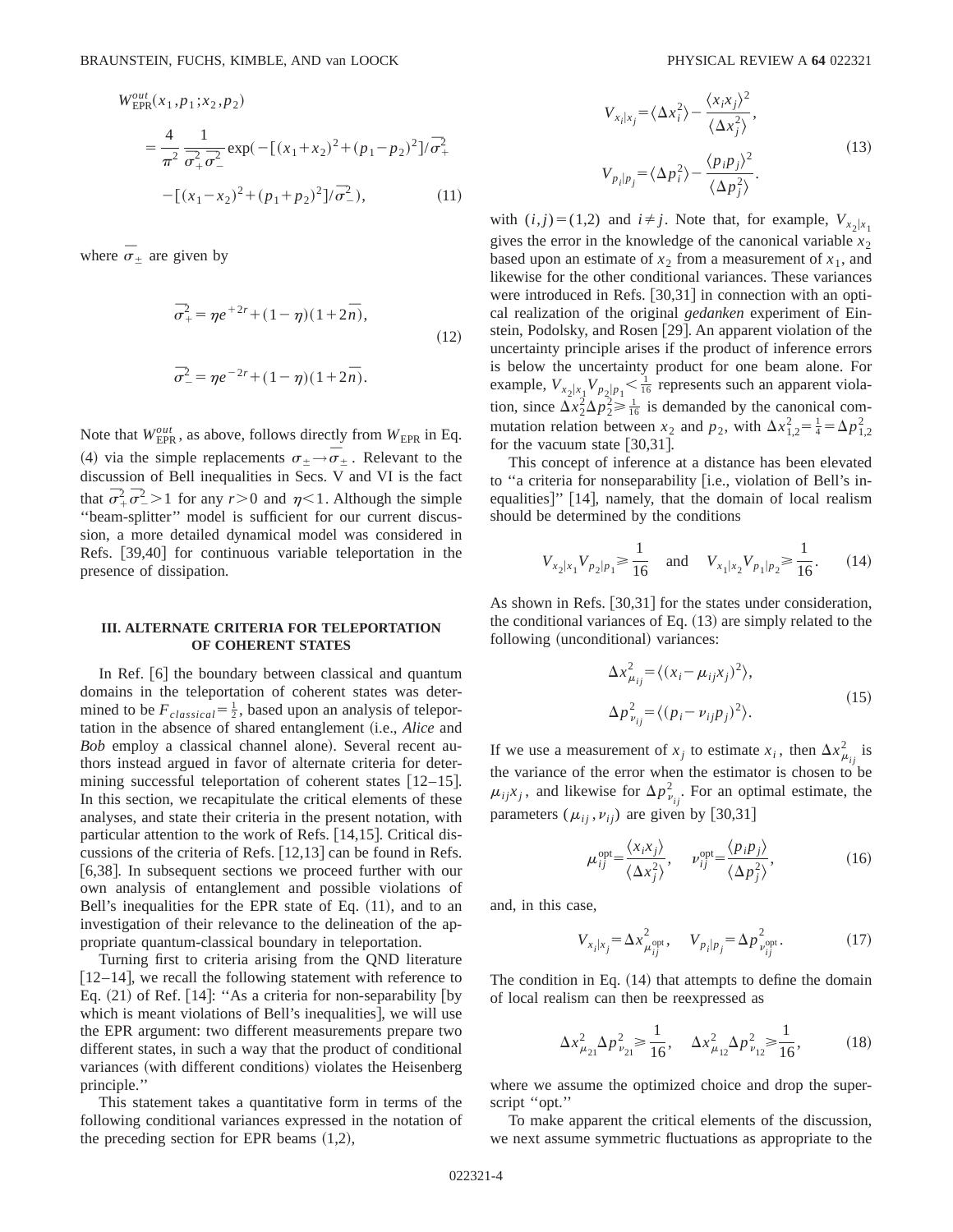EPR state of Eq. (11),  $\mu_{ij} = \mu_{ji} \equiv \mu$  and  $\nu_{ij} = \nu_{ji} \equiv \nu$ , with  $\mu = -\nu$ . Note that within the context of our simple model of the losses, the optimal value of  $\mu$  is given by

$$
\mu^{\text{opt}} = \frac{\eta \sinh 2r}{(1 - \eta) + \eta \cosh 2r},\tag{19}
$$

where in the limit  $r \ge 1$ ,  $\mu \rightarrow 1$  for  $\eta > 0$ . For this case of symmetric fluctuations, the HI of Eq.  $(18)$  becomes

$$
\Delta x_{\mu}^2 \Delta p_{\mu}^2 \ge \frac{1}{16},\tag{20}
$$

where

$$
\Delta x_{\mu}^{2} = \langle (x_{1} - \mu x_{2})^{2} \rangle = \langle (x_{2} - \mu x_{1})^{2} \rangle,
$$
  
\n
$$
\Delta p_{\mu}^{2} = \langle (p_{1} + \mu p_{2})^{2} \rangle = \langle (p_{2} + \mu p_{1})^{2} \rangle.
$$
\n(21)

In the limit  $r \ge 1$ ,  $\mu \rightarrow 1$  for  $\eta > 0$ , so that the Heisenbergtype inequality becomes

$$
\Delta x^2 \Delta p^2 \ge \frac{1}{16}.\tag{22}
$$

Here  $(\Delta x^2, \Delta p^2)$  are as defined in Eq. (21); now, with  $\mu$  $=1$ .

$$
\Delta x^2 = \langle (x_1 - x_2)^2 \rangle,
$$
  
\n
$$
\Delta p^2 = \langle (p_1 + p_2)^2 \rangle,
$$
\n(23)

where from Eq. (11), we have that  $\Delta x^2 + \Delta p^2 = \overline{\sigma}^2$  for the EPR beams  $(1,2)$ .

The claim of Grangier and Grosshans  $[14]$  is that the inequality of Eq.  $(20)$  serves as "the condition for no useful entanglement between the two beams,'' where by ''useful'' they refer explicitly to ''the existence of quantum nonseparability (violation of Bell's inequalities)." The variances of Eqs.  $(21)$  and  $(23)$  are also related to criteria developed within the setting of quantum nondemolition detection  $[32]$ .

Relevant to the discussion in Sec. IV will be to note that in general the inequality

$$
V_1 V_2 \ge \frac{a^2}{4} \tag{24}
$$

implies that

$$
V_1 + V_2 \ge V_1 + \frac{a^2}{4V_1} \ge a,
$$
\n(25)

so that the purported criterion Eq.  $(20)$  from Ref. [14] for *classical* teleportation leads to

$$
\Delta x_{\mu}^2 + \Delta p_{\mu}^2 \ge \frac{1}{2},\tag{26}
$$

which for  $r \geq 1$  becomes

$$
\Delta x^2 + \Delta p^2 \ge \frac{1}{2},\tag{27}
$$

with  $(\Delta x^2, \Delta p^2)$  as defined in Eq. (23).

Apart from the criteria of Eqs.  $(26)$  and  $(27)$ , an alternative requirement for the successful teleportation of coherent states has been introduced in Ref.  $[15]$ , namely, that "the information content of the teleported quantum state is higher than the information content of any (classical or quantum) copy of the input state, that may be broadcasted classically.''

To quantify the concept of ''information content'' these authors introduced a ''generalized fidelity'' describing not the overlap of quantum states as is standard in the quantum information community, but rather the conditional probability  $P(\alpha|I)$  that a particular coherent state  $|\alpha\rangle$  was actually sent given "the available information *I*." In effect, Ref. [15] considered the following protocol. Victor sends some unknown coherent state  $|\alpha_0\rangle$  to Alice, with Alice making her best attempt to determine this state  $[41]$ , and sending the resulting measurement outcome to Bob as in the standard protocol. Bob then does one of two things. In the first instance, he forwards only this classical message with Alice's measurement outcome to Victor without reconstructing a quantum state. In the second case, he actually generates a quantum state conditioned upon Alice's message and sends this state to Victor, who must then make his own measurement to deduce whether the teleported state corresponds to the one that he initially sent. The requirement for successful teleportation is that the information gained by Victor should be greater in the latter case where quantum states are actually generated by Bob than in the former case where only Alice's classical measurement outcome is distributed. It is straightforward to show that exceeding the bound set by Eq.  $(27)$  is sufficient to ensure that this second criteria is likewise satisfied for the teleportation of a coherent state  $|\alpha\rangle$ , albeit with the same caveat expressed in Ref.  $[11]$ , namely that neither the set *S* of initial states  $\{|\psi_{in}\rangle\}$  nor the distribution  $P(|\psi_{in}\rangle)$ over these states is specified. We now turn to an evaluation of the foregoing criteria placing special emphasis on the issues of entanglement and violations of Bell's inequalities, specifically because these are the concepts that were emphasized in the work of Ref.  $[14]$ .

#### **IV. ENTANGLEMENT AND FIDELITY**

#### **A. Nonseparability of the EPR beams**

To address the question of the nonseparability of the EPR beams, we refer to the papers of Duan *et al.* [17] and Simon [18], as well as related work by Tan  $[19]$ . For the definitions of  $(x_i, p_i)$  that we have chosen for the EPR beams  $(1,2)$ , a sufficient condition for nonseparability (without an assumption of Gaussian statistics) is that

$$
\Delta x^2 + \Delta p^2 < 1,\tag{28}
$$

where  $\Delta x^2$  and  $\Delta p^2$  are defined in Eq. (23). This result follows from Eq. (3) of Duan *et al.* with  $a=1$  (and from a similar more general equation in Simon) [42]. Note that Duan *et al.* had  $\Delta x_i^2 = \frac{1}{2} = \Delta p_i^2$  for the vacuum state, while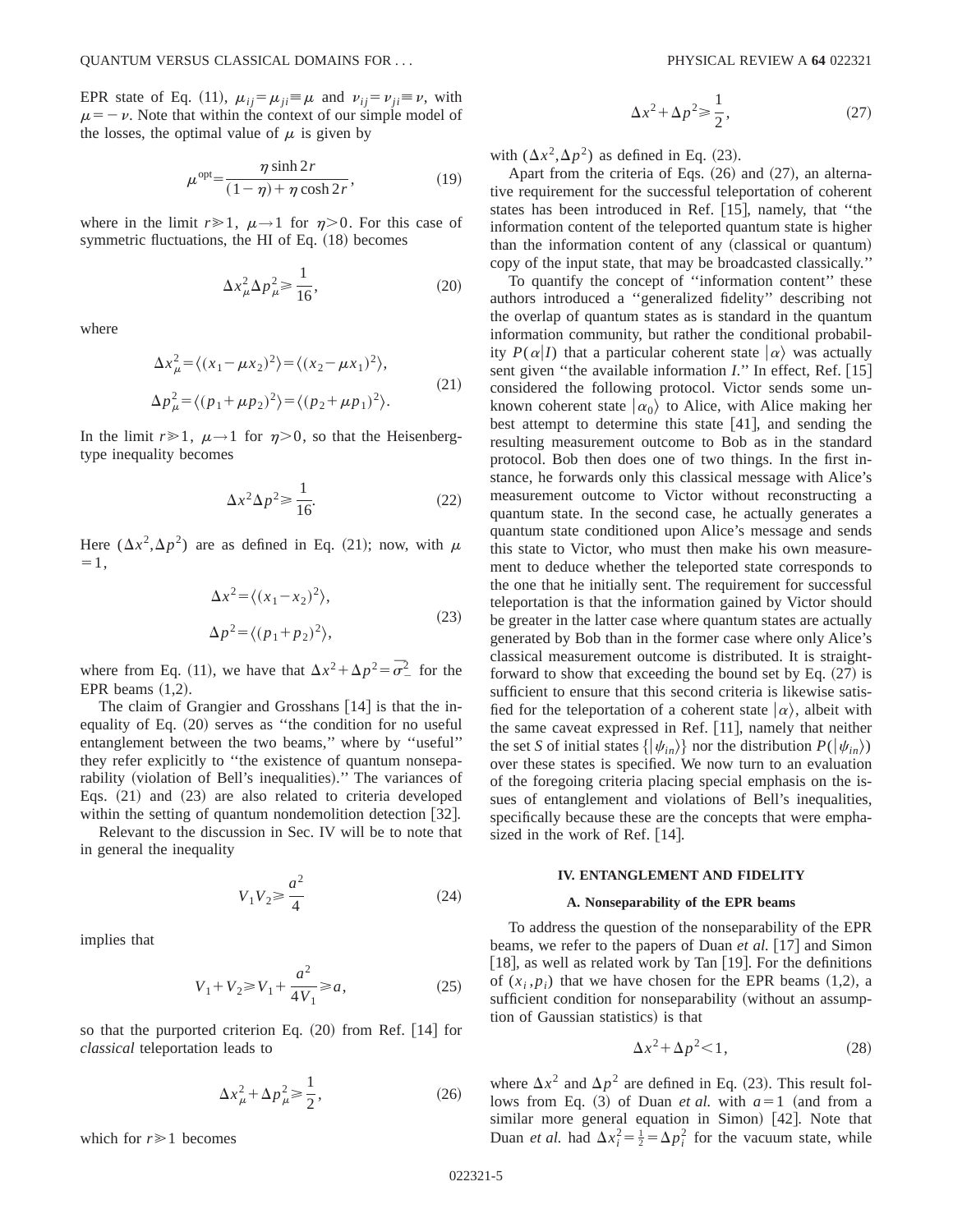our definitions lead to  $\Delta x_i^2 = \frac{1}{4} = \Delta p_i^2$  for the vacuum state, where for example,  $\Delta x_1^2 = \langle x_1^2 \rangle$ , and that the EPR fields considered have zero mean.

Given the Wigner distribution  $W_{\text{EPR}}^{out}$  as in Eq. (11), we find immediately that

$$
\Delta x^2 + \Delta p^2 = 2\frac{\bar{\sigma}_-^2}{2} = \eta e^{-2r} + (1 - \eta)(1 + 2\bar{n}).
$$
 (29)

For the case  $\overline{n}=0$ , the resulting state is *always entangled for any r*>0 *even for*  $\eta \ll 1$ , in agreement with the discussion in Duan *et al.* [17]. For nonzero  $\overline{n}$ , the state is entangled so long as

$$
\bar{n} < \frac{\eta[1 - \exp(-2r)]}{2(1 - \eta)}.\tag{30}
$$

We emphasize that in the experiment of Furusawa *et al.* [4], for which  $\overline{n} = 0$  is the relevant case, the above inequality guarantees that teleportation was carried out with entangled (i.e., nonseparable) states for the EPR beams, independent of any assumption about whether these beams were Gaussian or pure states. Explicitly, the measured variances for the work of Ref. [4] were  $\Delta x^2 \approx (0.8 \times \frac{1}{2}) \approx \Delta p^2$ , so that  $\Delta x^2 + \Delta p^2$  $\approx 0.8<1$ .

In contrast to the condition for entanglement given in Eq.  $(28)$ , the discussion of Sec. III instead requires exceeding the more stringent condition of Eq.  $(27)$  for successful teleportation. Although the EPR beams are indeed entangled whenever Eq.  $(28)$  is satisfied, entanglement in the domain

$$
\frac{1}{2} \le \Delta x^2 + \Delta p^2 < 1 \tag{31}
$$

is termed in Ref.  $[14]$  as not "useful" and in Ref.  $[13]$ (b) as not ''true EPR entanglement.''

With regard to the QND-like conditions introduced in Refs.  $[12-14]$ , we note that more general forms for the nonseparability condition of Eq.  $(28)$  are given in Refs.  $[17,18]$ . Of particular relevance is a condition for the variances of Eq.  $(15)$  for the case of symmetric fluctuations as for EPR state in Eq. (11),  $\mu_{ii} = \mu_{ii} \equiv \mu$  and  $\nu_{ii} = \nu_{ii} \equiv \nu$ , with  $\mu = -\nu$ . Consider, for example, the first set of variances in Eq.  $(21)$ , namely,

$$
\Delta x_{\mu}^{2} = \langle (x_{2} - \mu x_{1})^{2} \rangle \quad \text{and} \quad \Delta p_{\mu}^{2} = \langle (p_{2} + \mu p_{1}) \rangle^{2}, \tag{32}
$$

as would be appropriate for an inference of  $(x_2, p_2)$  from a measurement (at a distance) of  $(x_1, p_1)$ . Although  $\mu=1$  is certainly the case relevant to the actual teleportation protocol of Ref. [16], Alice and Bob are surely free to explore the degree of correlation between their EPR beams and to test for entanglement by any means at their disposal, including simple measurements with  $\mu \neq 1$ .

In this case of general  $\mu$ , a sufficient condition for entanglement of the EPR beams  $(1,2)$  may be obtained using Eq.  $(11)$  of Ref.  $[18]$  yielding

$$
\Delta x_{\mu}^{2} + \Delta p_{\mu}^{2} < \frac{(1 + \mu^{2})}{2}, \tag{33}
$$

which reproduces Eq. (28) for  $\mu=1$ . Although the experiment of Ref. [4] explicitly recorded variances only for the case  $\mu=1$ , the EPR experiment of Ref. [30] chose  $\mu<1$ , in correspondence to the degree of correlation between the EPR beams. This original realization of the EPR experiment achieved  $\Delta x_\mu^2 = [(0.835 \pm 0.008) \times \frac{1}{4}]$  and  $\Delta p_\mu^2 = [(0.837$  $\pm 0.008 \times \frac{1}{4}$  for  $\mu^2$  = 0.58 [30], so that

$$
\Delta x_{\mu}^{2} + \Delta p_{\mu}^{2} = (0.42 \pm 0.01) < 0.79 = \frac{(1 + \mu^{2})}{2}.
$$
 (34)

With the hindsight provided by the nonseparability criteria of Refs.  $[17,18]$ , we see that the experiment of Ref.  $[30]$  represents the first demonstration of the unconditional generation and detection of bipartite entangled states (i.e., so-called *deterministic* production of entanglement), there within the setting of continuous quantum variables.

More generally, it is straightforward to show that the EPR mixed state of Eq.  $(11)$  satisfies the entanglement criteria Eq. (32) for any  $r>0$  with  $\mu^{\min} < \mu \leq 1$ . Here  $\mu^{\min}$  sets the threshold for the onset of entanglement in Eq.  $(32)$ , where

$$
\mu^{\min} = \frac{2\sinh^2(r/2)}{\sinh(2r)}\tag{35}
$$

independent of  $\eta$ . In contrast to the choice  $\mu = \mu^{\text{opt}}$  as in Eq. (19) which minimizes the conditional variances  $(\Delta x^2_\mu, \Delta p^2_\mu)$ , the value  $\mu=1$  maximizes the degree of entanglement in terms of the largest fractional deviation of  $(\Delta x_\mu^2 + \Delta p_\mu^2)$  below  $(1+\mu^2)/2$  [43]. This result is in satisfying correspondence with the actual teleportation protocol, namely, that  $\mu$  $=1$  as appropriate there actually maximizes the degree of entanglement for given  $(r, \eta)$ .

To connect these results with the inequalities introduced in Sec. III, we note that Eq.  $(33)$  for nonseparability implies that

$$
\Delta x_{\mu}^{2} \Delta p_{\mu}^{2} < \frac{(1+\mu^{2})^{2}}{16},
$$
\n(36)

which is in the form of a violation of a Heisenberg-type inequality. Note that for  $\overline{n}=0$ , this inequality is satisfied for any  $r > 0$  and  $0 < \eta \le 1$ , now with  $\mu^{\min} \le \mu \le 1$  as above. For  $r \ge 1$  and  $\eta > 0$ ,  $\mu \rightarrow 1$ , and Eq. (36) becomes

$$
\Delta x^2 \Delta p^2 < \frac{1}{4}.\tag{37}
$$

By contrast, application of the alternate conditions from Sec. III leads to the requirement

$$
\Delta x_{\mu}^2 \Delta p_{\mu}^2 < \frac{1}{16}.\tag{38}
$$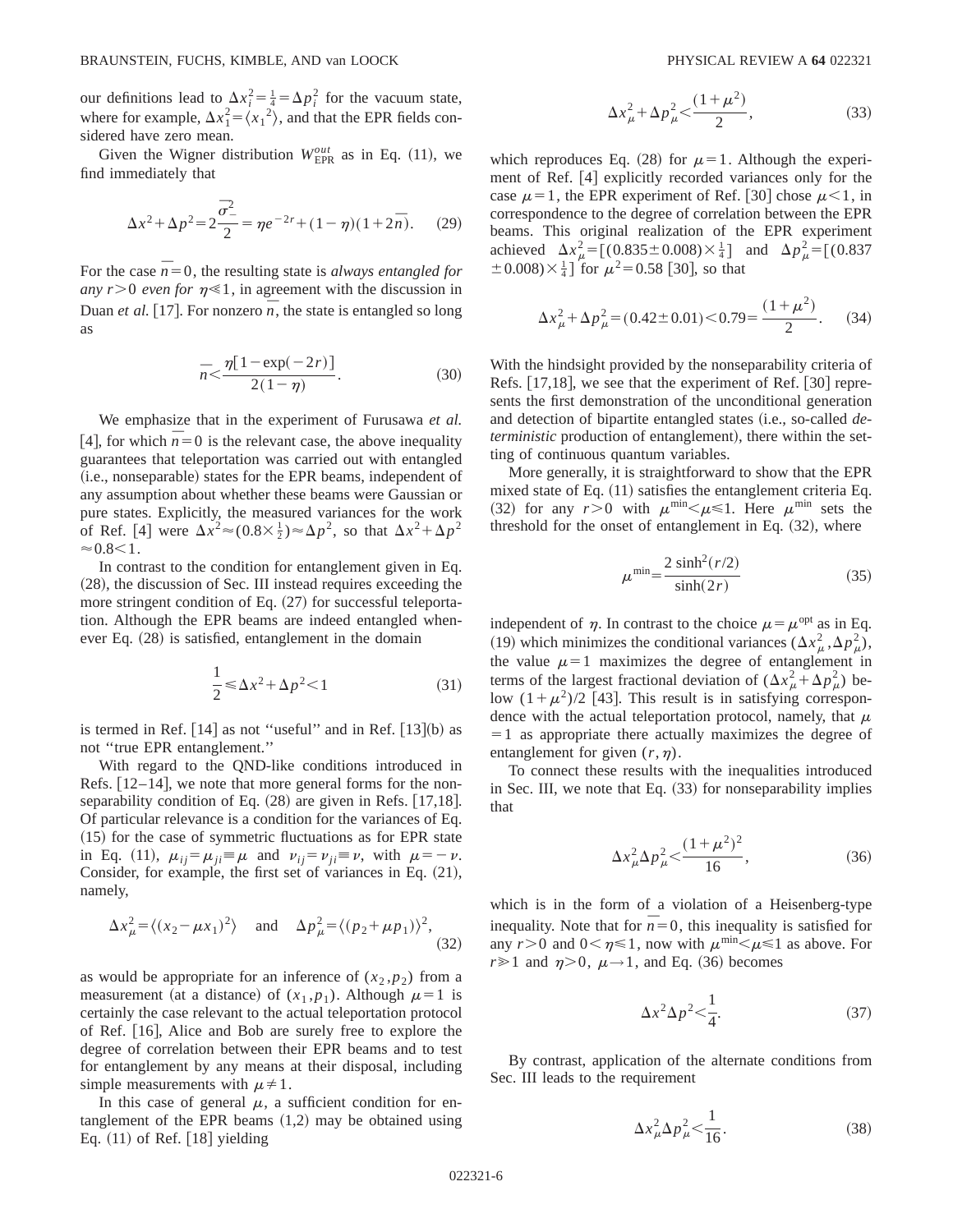Within the setting of our current model, this condition can be satisfied for any  $r > 0$  only so long as the efficiency  $\eta > \frac{1}{2}$ . [44]. Again, for  $r \ge 1$  and  $\eta > 0$ ,  $\mu \rightarrow 1$ , so that Eq. (38) becomes

$$
\Delta x^2 \Delta p^2 < \frac{1}{16}.\tag{39}
$$

Although these conditional variances and related criterion are quite useful in the analysis of back-action evading measurement for quantum nondemolition detection, they apparently have no direct relevance to the question of entanglement, for  $\mu=1$  or otherwise.

These various inequalities can be viewed in somewhat more general terms by noting that Eq.  $(8)$  of Ref. [18] demands that the sum of variances for *any* bipartite state satisfy the condition

$$
\frac{|1 - \mu^2|}{2} \le \Delta x_{\mu}^2 + \Delta p_{\mu}^2,\tag{40}
$$

so that entangled states that satisfy Eq.  $(33)$  are further constrained by

$$
\frac{|1-\mu^2|}{2} \le (\Delta x_{\mu}^2 + \Delta p_{\mu}^2) < \frac{(1+\mu^2)}{2}.\tag{41}
$$

The sum of variances  $\Delta x_\mu^2 + \Delta p_\mu^2$  for the EPR (mixed) state of Eq.  $(11)$  ranges continuously between these bounds. As discussed in connection with Eq. (33) above, for  $\overline{n} = 0$  the EPR (mixed) state drops below the upper bound to become entangled for any  $r>0$  so long as  $\eta \neq 0$  and  $\mu^{\min} \leq \mu \leq 1$ . It approaches the lower bound for  $r \ge 1$  with  $\eta = 1$ . By contrast, the criteria of Refs.  $[12–14]$  [e.g., the inequality of Eq.  $(26)$  from Ref.  $[14]$  effectively split the difference between these two limits by defining the quantum-classical boundary to be set by  $\Delta x_\mu^2 + \Delta p_\mu^2 = \frac{1}{2}$ .

In this regard, it is worth emphasizing that Ref.  $[29]$  nowhere contains the Heisenberg-type inequalities discussed above and in Sec. III, which were first introduced by Reid and Drummond [31]. The states originally considered by EPR [i.e., Eqs.  $(7)$ ,  $(8)$ ,  $(9)$ ,  $(11)$ , and  $(15)$  of Ref. [29]] are instead  $\delta$ -correlated pure states, and have inference variances equal to zero (e.g.,  $V_{x_2|x_1} = 0 = V_{p_2|p_1}$  and  $\Delta x^2 = 0 = \Delta p^2$ ). For finite degrees of correlation, the quantitative boundary at which the EPR argument fails is provided not by the Heisenberg-type inequalities of Eq.  $(38)$ , but rather by the analysis of Refs.  $[17,18]$  for mixed as well as for pure states, which leads instead to Eq.  $(36)$ .

Although the boundaries expressed by the nonseparability conditions of Eqs.  $(28)$  and  $(33)$  are perhaps not so familiar in quantum optics, we stress that these criteria are associated quite directly with the standard condition for nonclassical behavior adopted by this community. Whenever Eqs.  $(28)$ and  $(33)$  are satisfied, the Glauber-Sudarshan phase-space function takes on negative values  $[20]$ , which for almost 40 years has heralded entrance into a manifestly quantum or nonclassical domain. It is difficult to understand how the authors in Refs.  $[12-15]$  proposed to move from  $\Delta x^2$ 

 $+\Delta p^2 = 1$  to  $\Delta x^2 + \Delta p^2 = \frac{1}{2}$  without employing quantum resources in the teleportation protocol (as is required when the Glauber-Sudarshan *P* function is not positive definite), with their own work offering no suggestion of how this is to be accomplished.

#### **B. Fidelity**

Turning next to the question of the relationship of entanglement of the EPR beams [as quantified in Eq.  $(28)$ ] to the fidelity attainable for teleportation *with these beams*, we recall from Eq.  $(2)$  of Ref.  $|4|$  that

$$
F = \frac{1}{1 + \bar{\sigma}_{-}^{2}},\tag{42}
$$

where this result applies to teleportation of coherent states  $[45]$ . When combined with Eq.  $(29)$ , we find that

$$
F = \frac{1}{1 + (\Delta x^2 + \Delta p^2)}.
$$
\n(43)

The criterion of Eq.  $(28)$  for nonseparability then guarantees that nonseparable EPR states as in Eqs.  $(4)$  and  $(11)$  (be they mixed or pure) are sufficient to achieve

$$
F \ge F_{classical} = \frac{1}{2},\tag{44}
$$

whereas separable states must have  $F \leq F_{classical} = \frac{1}{2}$ , although we emphasize that this bound applies for the average fidelity for coherent states distributed over the entire complex plane [6]. More general cases for the distribution of coherent states are treated in the Appendix.

*We thereby demonstrate that the condition*  $F>F_{classical}$  $=\frac{1}{2}$  *for quantum teleportation as established in Ref.* [6] *coincides with that for nonseparability (i.e., entanglement) of Refs. [17,18] for the EPR state of Eq. (11).* Note that, for  $\overline{n}$  $=0$ , we have

$$
F = \frac{1}{2 - \eta (1 - e^{-2r})},\tag{45}
$$

so that the entangled EPR beams considered here (as well as in Refs.  $[12-15]$  provide a sufficient resource for beating the limit set by a classical channel alone for any  $r > 0$ , so long as  $\eta > 0$ . In fact, the quantities  $(\Delta x^2, \Delta p^2)$  are readily measured experimentally, so that the entanglement of the EPR beams can be operationally verified, as discussed in Sec. II A  $[4,30]$ . We stress that independently of any further assumption, the condition of Eq.  $(28)$  is sufficient to ensure entanglement for pure or mixed states  $[46,47]$ .

The dependence of fidelity *F* on the degree of squeezing *r* and efficiency  $\eta$ , as expressed in Eq. (45), is illustrated in Fig. 1. Here, in correspondence to an experiment with fixed overall losses and variable parametric gain in the generation of the EPR entangled state, we show a family of curves, each of which is drawn for constant  $\eta$  as a function of  $r$ . Clearly,  $F>F_{classical} = \frac{1}{2}$ , and hence nonseparability results in each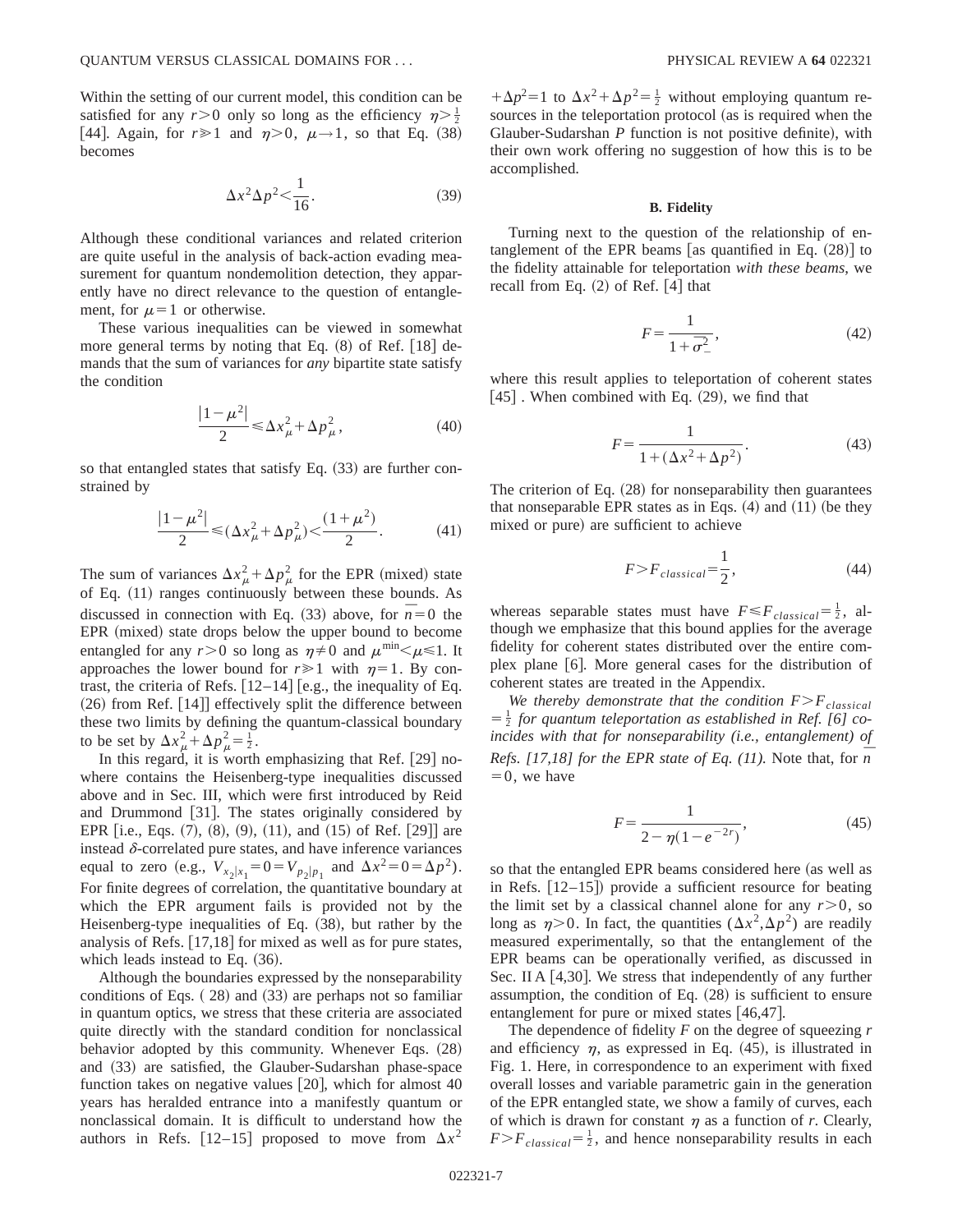

FIG. 1. Fidelity  $F$  as given by Eq.  $(45)$ , vs the degree of squeezing  $r$  for a fixed efficiency  $\eta$ . From top to bottom, the curves are drawn with  $\eta = \{0.99, 0.90, 0.70, 0.50\}$ , in correspondence to an increasing loss  $(1 - \eta)$ . Note that  $F_{classical} = \frac{1}{2}$  provides a demarcation between separable and nonseparable states (mixed or otherwise), while  $F = \frac{2}{3}$  is apparently of no particular significance, the contrary claims of Refs. [12–15] notwithstanding. Note that for  $\eta$  $= 1$ ,  $r = \ln 2/2 = 0.3466$  gives  $F = \frac{2}{3}$ , corresponding to  $-3$  dB of squeezing. In all cases,  $n = 0$ .

case. Although Refs. [12–15] would require fidelity  $F > \frac{2}{3}$ (which results for  $\Delta x^2 + \Delta p^2 < \frac{1}{2}$ ) for quantum teleportation of coherent states, this purported criterion has no apparent significance with respect to issues of entanglement, other than as a bound for  $\eta=0.5$ .

In this regard it is worth noting that violations of the Heisenberg-type inequality as in Eq.  $(38)$  can be attained for any  $r > 0$  so long as the efficiency  $\eta > \frac{1}{2}$ . Since it is the quantity  $(\Delta x^2 + \Delta p^2)$  and not  $(\Delta x_\mu^2 + \Delta p_\mu^2)$  that determines the fidelity  $[Eq. (43)]$ , the threshold for violations as in Eq. (38) is thus fidelity  $F_{classical} = \frac{1}{2}$  and not the value  $F = \frac{2}{3}$ championed in Ref. [14]. In effect, these authors employed  $F > \frac{2}{3}$ , only to warranty that  $\eta > \frac{1}{2}$ , so that it is then possible to achieve a violation of the specific Heisenberg-type inequality with  $\mu=1$  as expressed in Eq. (39). However, more generally, we have shown that the Heisenberg-type inequalities with optimized  $\mu$  can be violated for any  $F>F_{classical}$  $=\frac{1}{2}$  if  $\eta > \frac{1}{2}$ .

As for the criterion of ''information content'' described in Sec. III  $[15]$ , we note that it can be easily understood from the current analysis and the original discussion in Ref.  $[16]$ . Each of the interventions by Alice and Bob represent one unit of added vacuum noise that will be convolved with the initial input state in the teleportation protocol (the so-called *quduties*). The following two situations are compared in Ref.  $|15|$ : (i) Bob directly passes the classical information that he receives to Victor, and (ii) Bob generates a quantum state in the usual fashion that is then passed to Victor. The ''information content'' criterion demands that Victor should receive the same information in these two cases, which requires that  $\vec{\sigma}^2 = \Delta x^2 + \Delta p^2 < \frac{1}{2}$ , and hence  $F > \frac{2}{3}$ . That is, as the degree of correlation between the EPR beams is increased, there comes a point for which  $\Delta x^2 + \Delta p^2 = \frac{1}{2}$ , and for which each of Alice and Bob's excess noise has been reduced from 1 quduty each to  $\frac{1}{2}$  quduty each. At this point, the entire resulting noise of  $\frac{1}{2} + \frac{1}{2} = 1$  quduties is (arbitrarily) assigned to Alice, with then the perspective that Bob's state recreation adds no noise. Of course one could equally well make the complementary assignment, namely, 1 quduty to Bob and none to Alice (again in the case with  $\overline{\sigma}_-^2 = \frac{1}{2}$ ). The point that seems to have been missed in Ref.  $[15]$  is that key to quantum teleportation is the transport of quantum states. Clearly it is true that ''there is *no* extra noise associated to the reconstruction: given a measured  $\beta$ , one can exactly reconstruct the coherent state  $|\beta\rangle$ , by using a deterministic translation of the vacuum  $[15]$ ." However, while Bob can certainly make such a state deterministically, it is an altogether different matter for Victor to receive a classical number from Bob in case (i) as opposed to the actual quantum state in case (ii). In this latter case, apart from having a physical state instead of a number, Victor must actually make his own measurement with the attendant uncertainties inherent in  $|\beta\rangle$  then entering. Analogously, transferring measurement results about a qubit, without recreating a state at the output (i.e., without sending an actual *quantum state* to Victor), is not what is normally considered to constitute quantum teleportation relative to the original protocol of Bennett *et al.* [1].

Turning next to the actual experiment of Ref.  $[4]$ , we note that a somewhat subtle issue is that the detection efficiency for Alice of the unknown state was not 100%, but rather was  $\eta_A^2$ =0.97. Because of this, the fidelity for classical teleportation (i.e., with vacuum states in place of the EPR beams) did not actually reach  $\frac{1}{2}$ , but was instead  $F_0 = 0.48$ . This should not be a surprise, since there is nothing to ensure that a given classical scheme will be optimal and actually reach the bound  $F_{classical} = \frac{1}{2}$ . Hence the starting point in the experiment with  $r=0$  had  $F_0 \leq F_{classical}$ ; the EPR beams with  $r > 0$  (which were in any event entangled by the above inequality) then led to increases in fidelity from  $F_0$  upward, exceeding the classical bound  $F_{classical} = \frac{1}{2}$  for a small (but not infinitesimal) degree of squeezing. Note that the whole effect of the offset  $F_0 = 0.48 < \frac{1}{2}$  can be attributed to the lack of perfect (homodyne) efficiency at Alice's detector for the unknown state. In the current discussion for determining the classical bound in the *optimal* case, we instead set Alice's detection efficiency  $\eta_A^2 = 1$ ; then, as shown above, classical teleportation will achieve  $F = \frac{1}{2}$ .

Independent of such considerations, we reiterate that the nonseparability condition of Refs.  $[17,18]$  applied to the EPR state of Eqs.  $(4)$  and  $(11)$  leads to the same result  $F_{classical}$  $=$   $\frac{1}{2}$  [Eqs. (43) and (44)] as did our previous analysis, based upon teleportation with only a classical communication channel linking Alice and Bob  $[6]$ . This convergence further supports  $F_{classical} = \frac{1}{2}$  as the appropriate quantum-classical boundary for the teleportation of coherent states, the claims of Refs.  $[12-15]$  notwithstanding. Relative to the original work of Bennett *et al.* [1], exceeding the bound  $F_{classical}$  $=$   $\frac{1}{2}$  for the teleportation of coherent can be accomplished with a classical channel and entangled (i.e., nonseparable)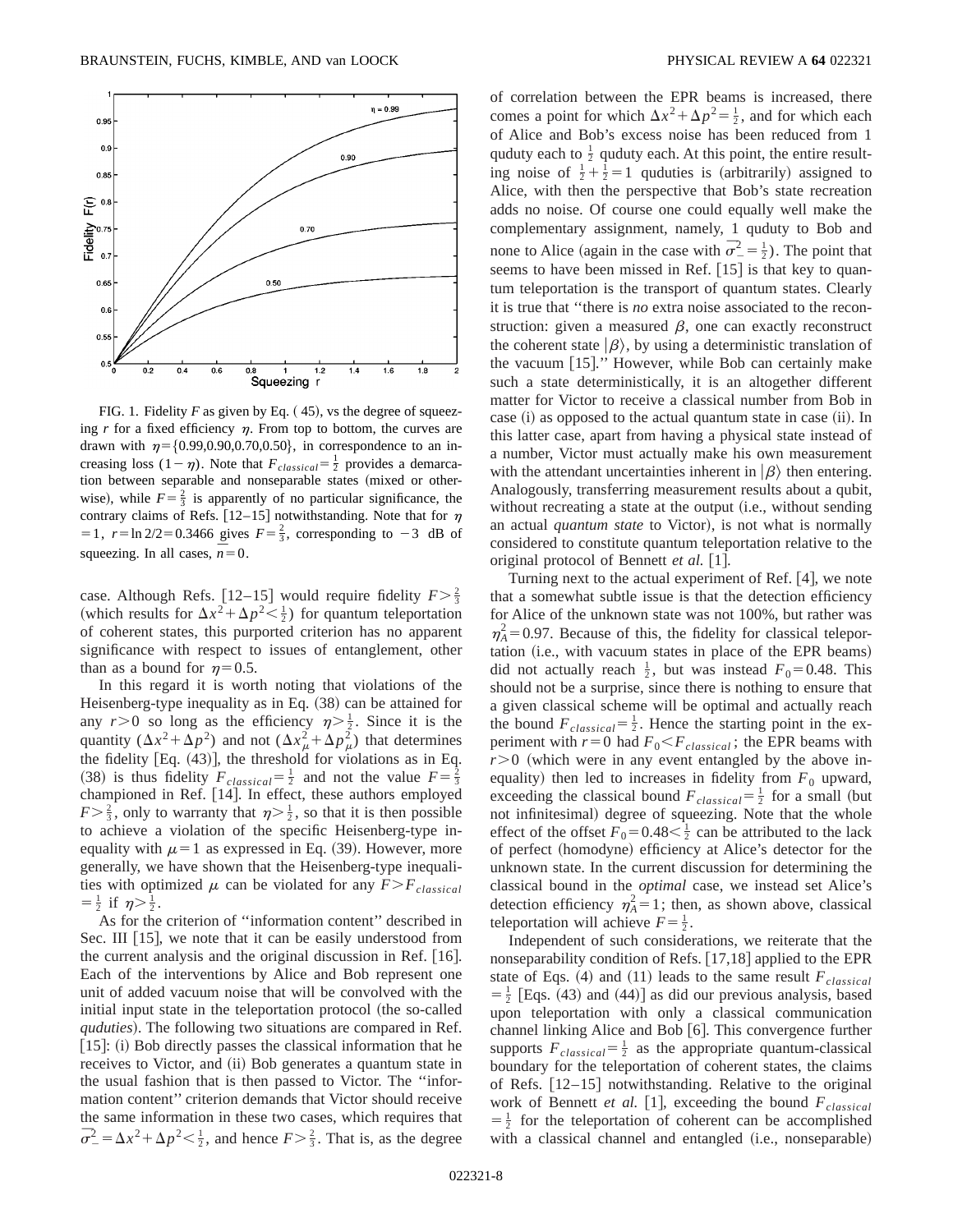EPR states, be they mixed or pure, as is made clear by the above analysis and as has been operationally confirmed  $[4]$ .

We should however emphasize that the above conclusions concerning nonseparability and teleportation fidelity apply to the specific case of the EPR state as in Eq.  $(11)$ , for which inequality Eq. (28) represents both a necessary and sufficient criterion for nonseparability according to Refs.  $[17,18]$ . More generally, for arbitrary entangled states, nonseparability does not necessarily lead to  $F > \frac{1}{2}$  in coherent-state teleportation  $|46,47|$ .

## **V. BELL'S INEQUALITIES**

The papers by Banaszek and Wodkiewicz  $[21,22]$  provides our point of reference for a discussion of Bell's inequalities. In these papers, the authors introduced an appropriate set of measurements that lead to a Bell inequality of the CHSH type. More explicitly, Eq.  $(4)$  of Ref.  $[21]$  gives the operator  $\Pi(\alpha;\beta)$  whose expectation values are to be measured. Banaszek and Wodkiewicz pointed out that the expectation value of  $\Pi(\alpha;\beta)$  is closely related to the Wigner function of the field being investigated, namely,

$$
W(\alpha;\beta) = \frac{4}{\pi^2} \Pi(\alpha;\beta),\tag{46}
$$

where  $\Pi(\alpha;\beta) = \langle \hat{\Pi}(\alpha;\beta) \rangle$ .

For the entangled state shared by Alice and Bob in the teleportation protocol, we identify  $W_{\text{EPR}}^{out}$  as the relevant Wigner distribution for the modes  $(1,2)$  of interest, so that

$$
\Pi_{\text{EPR}}^{out}(x_1, p_1; x_2, p_2)
$$
\n
$$
= \frac{1}{\overline{\sigma}_+^2 \overline{\sigma}_-^2} \exp\{-[(x_1 + x_2)^2 + (p_1 - p_2)^2]/\overline{\sigma}_+^2 - [ (x_1 - x_2)^2 + (p_1 + p_2)^2]/\overline{\sigma}_-^2 \}.
$$
\n(47)

Banaszek and Wodkiewicz showed that  $\Pi_{\text{EPR}}^{out}(x_1, p_1; x_2, p_2)$ directly gives the correlation function that would otherwise be obtained from a particular set of observations over an ensemble representing the field with density operator  $\hat{\rho}$ , where the actual measurements to be made are as described in Refs. [21,22]. In simple terms,  $\hat{\Pi}_{\text{EPR}}^{out}(0,0;0,0)$  is the parity operator for separate measurements of photon number on modes  $(1,2)$ , with then nonzero  $(x_i, p_i)$  corresponding to a ''rotation'' on the individual mode *i* that precedes its parity measurement.

The function constructed by Banaszek and Wodkiewicz to test for local hidden variable theories is denoted by  $\beta$ , and is defined by

$$
\mathcal{B}(\mathcal{J}) = \Pi_{\text{EPR}}^{out}(0,0;0,0) + \Pi_{\text{EPR}}^{out}(\sqrt{\mathcal{J}},0;0,0) \n+ \Pi_{\text{EPR}}^{out}(0,0;-\sqrt{\mathcal{J}},0) - \Pi_{\text{EPR}}^{out}(\sqrt{\mathcal{J}},0;-\sqrt{\mathcal{J}},0),
$$
\n(48)

where  $\mathcal I$  is a positive (real) constant. As shown in Refs.  $[21,22]$ , any local theory must satisfy

$$
-2 \leq B \leq 2. \tag{49}
$$

As emphasized by Banaszek and Wodkiewicz for the lossless case,  $\Pi_{\text{EPR}}^{out}(0,0;0,0)=1$  "describes perfect correlations ... as a manifestation of ... photons always generated in pairs.''

There are several important points to be made about this result. In the first place, in the ideal case with no loss ( $\eta$ )  $=$  1), there is a violation of the Bell inequality of Eq. (49) for any  $r > 0$ . Further, this threshold for the onset of violations of the CHSH inequality coincides with the threshold for entanglement as given in Eq.  $(28)$ , which likewise is the point for surpassing  $F_{classical} = \frac{1}{2}$  as in Eqs. (43) and (44), and as shown in our prior analysis of Ref. [6] which is notably based upon a quite different approach.

Significantly, there is absolutely nothing special about the point  $r = \ln 2/2 \approx 0.3466$  (i.e., the point for which  $\exp[-2r]$ =0.5 and for which  $F = \frac{2}{3}$  for the teleportation of coherent states). Instead, any  $r > 0$  leads to a nonseparable EPR state, to a violation of a Bell inequality, and to  $F > F_{classical} = \frac{1}{2}$  for the teleportation of coherent states. There is certainly no surprise here since we are dealing with pure states for  $\eta=1$  $[48]$ .

We next examine the case with  $n<1$ , which is clearly of interest for any experiment. Figure 2 illustrates the behavior of  $\beta$  as a function of  $\mathcal J$  for various values of the squeezing parameter  $r$  and of the efficiency  $\eta$ . Note that throughout our analysis in this section, we make no attempt to search for optimal violations, but instead follow dutifully the protocol of Banaszek and Wodkiewicz as expressed in Eq.  $(48)$  for the case with losses as well.

From Fig. 2 we see that for any particular set of parameters  $(r, \eta)$ , there is an optimum value  $\mathcal{J}_{\text{max}}$  that leads to a maximum value for  $\mathcal{B}(\mathcal{J}_{\text{max}})$ , which is a situation analogous to that found in the discrete variable case. By determining the corresponding value  $\mathcal{J}_{\text{max}}$  at each  $(r, \eta)$ , in Fig. 3 we construct a plot that displays the dependence of  $\beta$  on the squeezing parameter  $r$  for various values of efficiency  $\eta$ . Note that all cases shown in the figure lead to fidelity *F*  $>F_{classical}$ .

For  $\frac{2}{3} < \eta \le 1$  there are regions in *r* that produce direct violations of the Bell inequality considered here, namely,  $\beta$  $>$ 2 [49]. In general, these domains with  $\beta$  $>$ 2 contract toward smaller *r* with increasing loss  $(1 - \eta)$ . In fact as *r* increases,  $\eta$  must become very close to unity in order to preserve the condition  $\beta > 2$ , where, for  $r \ge 1$ ,

$$
2(1 - \eta)\cosh(2r) \ll 1. \tag{50}
$$

This requirement is presumably associated with the EPR state becoming more "nonclassical" with increasing  $r$ , and hence more sensitive to dissipation [50]. Stated somewhat more quantitatively, recall that the original state  $\ket{EPR}_{1,2}$  of Eq.  $(3)$  is expressed as a sum over correlated photon numbers for each of the two EPR beams  $(1,2)$ . The determination of  $\beta$ derives from (displaced) parity measurements on the beams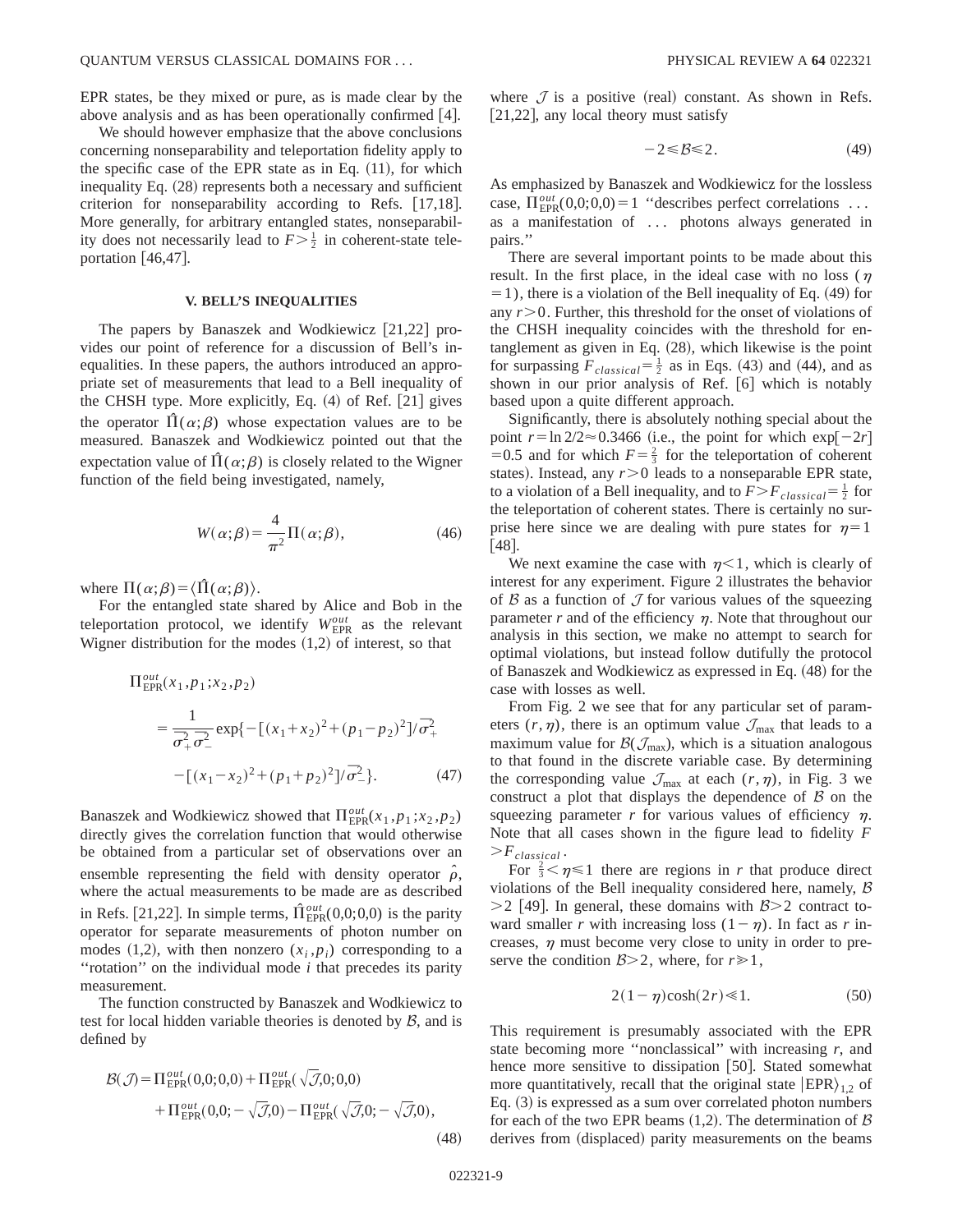

FIG. 2. The function  $\mathcal{B}(\mathcal{J})$  from Eq. (48) as a function of  $\mathcal J$  for various values of  $(r, \eta)$ . Recall that  $\mathcal{B} > 2$  heralds a direct violation of the CHSH inequality, with the dashed line  $B=2$  shown. In each of plots (a)–(d), a family of curves is drawn for fixed efficiency  $\eta$  and four values of  $r = \{0.1, \ln 2/2, 1.0, 2.0\}$ . (a)  $\eta = 0.99$ , (b)  $\eta = 0.90$ , (c)  $\eta = 0.70$ , and (d)  $\eta = 0.50$ ; and, in all cases,  $\overline{n} = 0$ .

 $(1,2)$  (i.e., projections onto odd and even photon number), so that  $B$  should be sensitive to the loss of a single photon. The mean photon number  $\overline{n}_i$  for either EPR beam goes as sinh<sup>2</sup> *r*, with then the probability of losing no photons after encountering the beam splitter with transmission  $\eta$  scaling as roughly  $p_0 \sim [\eta]^{n_i}$ . We require that the total probability for the loss of one or more photons to be small, so that

$$
(1 - p_0) \ll 1,\tag{51}
$$

and hence, for  $(1-\eta) \ll 1$  and  $r \gg 1$ , that

$$
(1 - \eta)\overline{n}_i \sim (1 - \eta) \exp(2r) \ll 1, \tag{52}
$$

in correspondence to Eq.  $(50)$  [51].

On the other hand, note that small values of *r* in Fig. 3 lead to direct violations of the CHSH inequality  $\mathcal{B} > 2$  with much more modest efficiencies [50]. In particular, note that for  $r = \ln 2/2 \approx 0.3466$  and  $\eta = 0.90$ ,  $F < \frac{2}{3}$  [from Eq. (45)]. This case and others like it provide examples for which mixed states are nonseparable and yet directly violate a Bell inequality, but for which  $F \leq \frac{2}{3}$ . Such mixed states do not satisfy the criteria of Refs.  $[12–15]$ , yet these are states for which  $\frac{1}{2} < F \leq \frac{2}{3}$  and  $B > 2$ . There remains the possibility that  $F > \frac{2}{3}$  might be sufficient to warranty that mixed states in this domain would satisfy that  $B>2$ , and hence to exclude a description of the EPR state in terms of a local hidden variables theory.

To demonstrate that this is emphatically not the case, we further examine the relationship between the quantity  $\beta$  relevant to the CHSH inequality and the fidelity *F*. Figure 4 shows a parametric plot of  $\beta$  versus  $F$  for various values of the efficiency  $\eta$ . The curves in this figure are obtained from plots as in Figs. 1 and 3, by eliminating the common dependence on *r*. From Fig. 4, we are hard pressed to find any indication that the value  $F = \frac{2}{3}$  is in any fashion noteworthy with respect to violations of the CHSH inequality. In particular, for efficiency  $\eta \approx 0.90$  most relevant to current experimental capabilities, the domain  $F > \frac{2}{3}$  is one largely devoid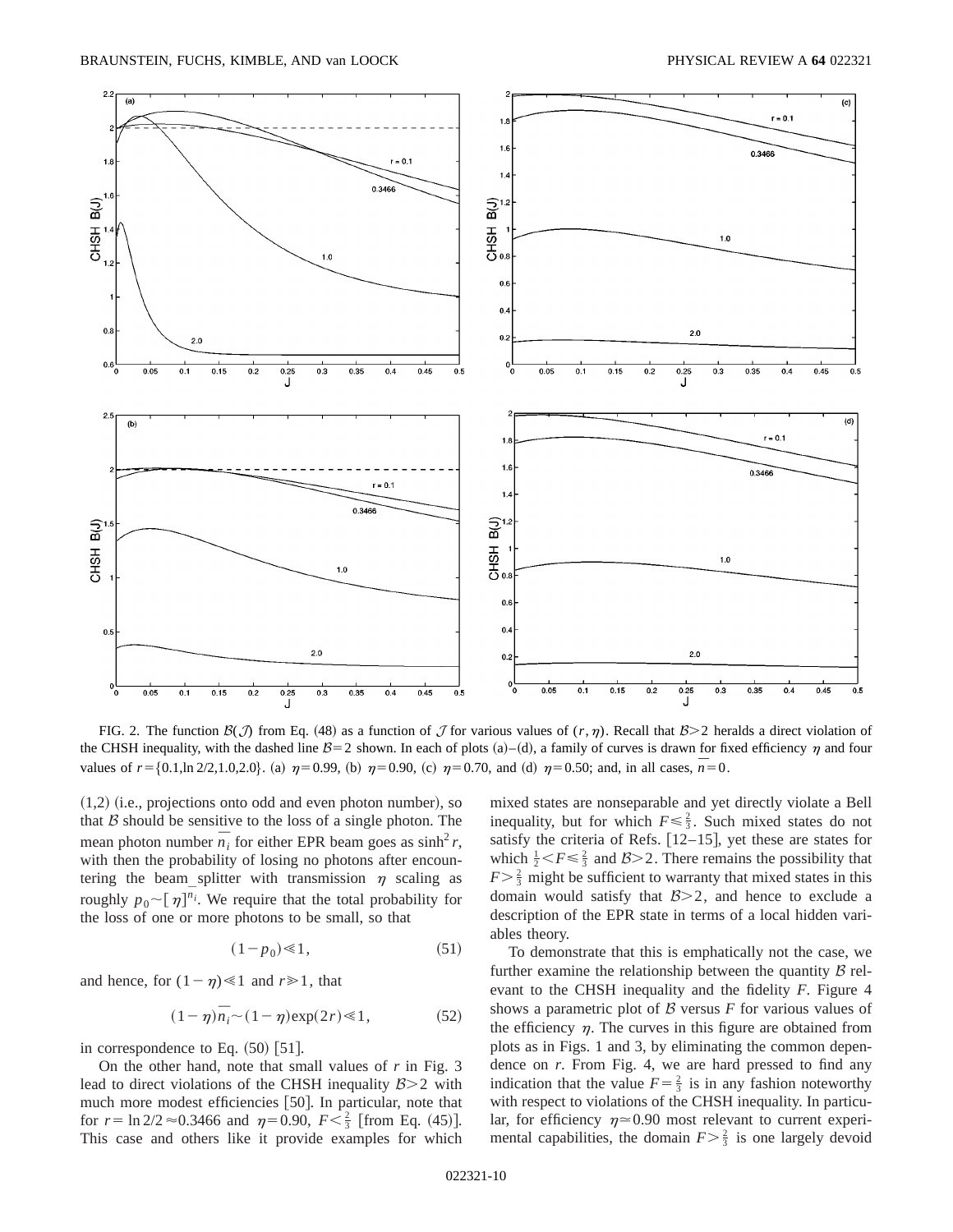

FIG. 3. (a) The quantity  $\beta$  from Eq. (48) as a function of *r* for various values of efficiency  $\eta = \{0.99, 0.90, 0.70, 0.50\}$ , as indicated. At each point in  $(r, \eta)$ , the value of  $\mathcal J$  that maximizes  $\mathcal B$  has been chosen. Recall that  $B>2$  heralds a direct violation of the CHSH inequality, with the dashed line  $B=2$  shown. Also note that  $F>\frac{1}{2}$ for all  $r > 0$ . (b) An expanded view of  $\beta$  in the small-*r* region *r*  $\leq 0.1$ . Note that in the case  $\eta = 0.70$ ,  $\beta > 2$  for small *r*. In all cases,  $\overline{n}=0.$ 

of instances with  $B>2$ , in contradistinction to the claim that this domain is somehow "safer"  $[14]$  with respect to violations of Bell's inequalities. Moreover, contrary to the dismissal of the domain  $\frac{1}{2} < F \leq \frac{2}{3}$  as not being manifestly quantum, we see from Fig. 4 that there are in fact regions with  $B>2$ . Overall, the conclusions in Ref. [14] related to the issues of violation of a Bell inequality and of teleportation fidelity are simply not supported by an actual quantitative analysis.

To conclude this section, we would like to inject a note of caution concerning any discussion involving issues of testing Bell's inequalities and performing quantum teleportation. We have placed them in juxtaposition here to refute the claims of Grangier and Grosshans related to a possible connection between the bound  $F = \frac{2}{3}$  and violation of Bell's inequalities





FIG. 4. (a) A parametric plot of the CHSH quantity  $\beta$  [Eq. (48)] vs fidelity  $F$  [Eq. (45)]. The curves are constructed from Figs. 1 and 3 by eliminating the *r* dependence, now over the range  $0 \le r \le 5$ , with  $r$  increasing from left to right for each trace. The efficiency  $\eta$ takes on the values  $\eta = \{0.99, 0.90, 0.70, 0.50\}$  as indicated; in all cases,  $\overline{n}$ =0. Recall that  $\beta$ >2 heralds a direct violation of the CHSH inequality, with the dashed line  $B=2$  shown. (b) An expanded view around  $B=2$ . Note that  $B>2$  is impossible for *F*  $\leq F_{classical} = \frac{1}{2}$ , but that  $B > 2$  for  $F > F_{classical}$  in various domains (including for  $\eta=0.70$  at small *r*). The purported boundary  $F=\frac{2}{3}$ championed in Refs.  $[12-15]$  is seen to have no particular significance. Conversely,  $F = \frac{2}{3}$  provides absolutely no warranty that B  $>$ 2 for  $F > \frac{2}{3}$ , nor does it preclude  $B > 2$  for  $F < \frac{2}{3}$ .

(here via the behavior of the CHSH quantity  $\beta$ ). However, in our view there is a conflict between these concepts, with an illustration of this point provided by the plot of the CHSH quantity  $\beta$  [Eq. (49)] versus fidelity *F* [Eq. (45)] in Fig. 4. For example, for  $\eta=0.90$ ,  $\beta>2$  over the range  $0.50\leq F$  $\leq 0.66$ , while  $\beta$ <2 for larger values of *F*. Hence local hidden variables theories are excluded for modest values of fidelity  $0.50 \le F \le 0.66$ , but not for larger values  $F \ge 0.66$ . This leads to the strange conclusion that quantum resources are required for smaller values of fidelity but not for larger ones.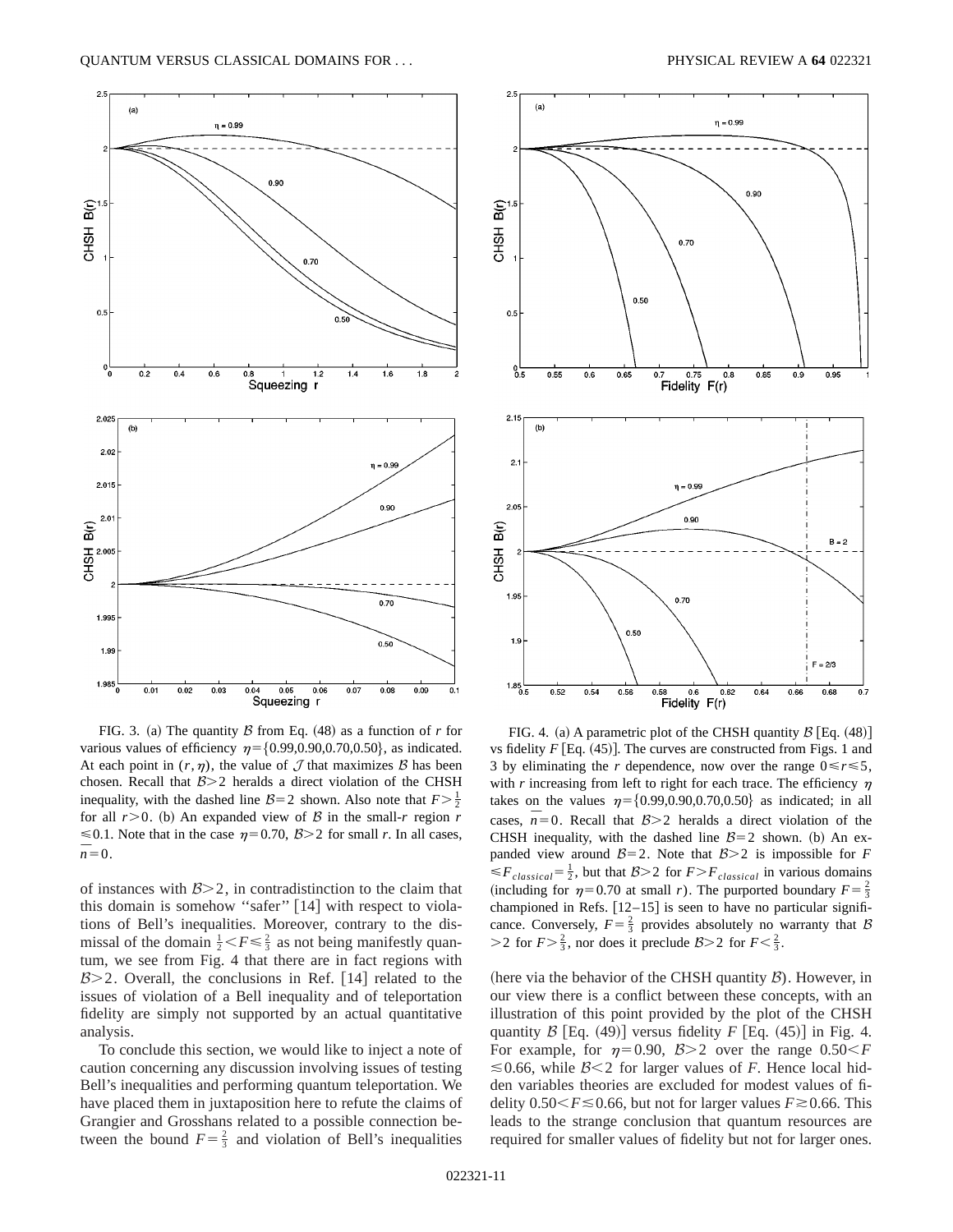The point is that the nonseparable states that can enable quantum teleportation, can *in a different context* also be used to demonstrate a violation of local realism. Again, the juxtaposition of these concepts in this section is in response to the work of Ref.  $[14]$ , which in any event offers no quantitative evidence in support of their association.

## **VI. BELL'S INEQUALITIES FOR SCALED CORRELATIONS**

The conclusions reached in Sec. V about violations of the CHSH inequality by the EPR (mixed) state for modes  $(1,2)$ follow directly from the analysis of Banaszek and Wodkiewicz  $[21,22]$  as extended to account for losses in propagation. Toward the end of making these results more amenable to experimental investigation, recall that the more traditional versions of the Bell inequalities formulated for spin- $\frac{1}{2}$  particles or photon polarizations are based upon an analysis of the expectation value

$$
E(\vec{a}, \vec{b}) \tag{53}
$$

for detection events at locations  $(1,2)$  with analyzer settings along directions  $(\tilde{a}, \tilde{b})$ . As emphasized by Clauser and Shimony, actual experiments do not measure directly  $E(\vec{a}, \vec{b})$ but rather record a reduced version due to ''imperfections in the analyzers, detectors, and state preparation  $[23]$ ." Even after more than 30 years of experiments, no *direct* violation of the CHSH inequality has been recorded, where by *direct* we mean without the need for post-selection to compensate for propagation and detection efficiencies (also called *strong violations*) [25,26]. Rather, only subsets of events that give rise to coincidences are included for various polarization settings. This ''problem'' is the so-called detector efficiency loophole that several groups are actively working to close.

Motivated by these considerations, we point out that an observation of violation of a Bell-type inequality was recently reported  $[27]$ , based in large measure upon the earlier proposal of Ref.  $[52]$ , as well as that of Refs.  $[21,22]$ . This experiment was carried out in a pulsed mode, and utilized a source that generates an EPR state of the form given by Eq. (11) in the limit  $r \ll 1$ . Here the probability  $P(\alpha_1, \alpha_2)$  of detecting a coincidence event between detectors  $(D_1, D_2)$  for the EPR beams (1,2) is given by

$$
P(\alpha_1, \alpha_2) = M[1 + V\cos(\phi_1 - \phi_2 + \theta)],\tag{54}
$$

with then the correlation function *E* relevant to the construction of a CHSH inequality  $-2 \leq S \leq 2$  given by

$$
E(\phi_1, \phi_2) = V \cos(\phi_1 - \phi_2 + \theta), \tag{55}
$$

where the various quantities are as defined in association with Eqs.  $(2)$  and  $(3)$  in Ref. [27]. Note that the quantity *M* represents an overall scaling that incorporates losses in propagation and detection. Significantly, Kuzmich *et al.* demonstrated a violation of a CHSH inequality  $(S_{exp}=2.46$  $\pm 0.06$ ) in the limit  $r \le 1$  and with inefficient propagation and detection  $\eta \ll 1$ , albeit with the so-called "detection" or ''fair-sampling'' loophole.

In terms of our current discussion, this experimental violation of a CHSH inequality is only just within the nonseparability domain  $\Delta x^2 + \Delta p^2 < 1$  (by an amount that goes as  $\eta r \ll 1$ ), yet it generates a large violation of a CHSH inequality. If this same EPR state were employed for the teleportation of coherent states, the conditional fidelity obtained would likewise be only slightly beyond the quantumclassical boundary  $F_{classical} = \frac{1}{2}$ . It would be far from a boundary consistent with  $F = \frac{2}{3}$  proposed in Refs. [12–15] as the point for ''useful entanglement'' or ''true entanglement,'' yet it would nonetheless provide an example of teleportation with fidelity  $F > \frac{1}{2}$  and of a violation of a CHSH inequality. Of course, the caveat would be the aforementioned ''fairsampling'' loophole, but this same restriction accompanies all previous experimental demonstrations of violations of Bell's inequalities.

#### **VII. CONCLUSIONS**

Beyond the initial analysis of Ref.  $[6]$ , we have examined further the question of the appropriate point of demarcation between the classical and quantum domains for the teleportation of coherent states. In support of our previous result that fidelity  $F_{classical} = \frac{1}{2}$  represents the bound attainable by Alice and Bob if they make use only of a classical channel, we have shown that the nonseparability criteria introduced in Refs.  $[17,18]$  are sufficient to ensure fidelity beyond this bound for teleportation with the EPR state of Eq.  $(11)$ , which is in general a mixed state. Significantly, the threshold for entanglement for the EPR beams as quantified by these nonseparability criteria coincides with the standard boundary between classical and quantum domains employed in quantum optics, namely, that the Glauber-Sudarshan phase-space function takes on negative values  $[20]$ .

Furthermore, we have investigated possible violations of Bell's inequalities, and have shown that the threshold for the onset of such violations again corresponds to  $F_{classical} = \frac{1}{2}$ . For thermal photon number  $\overline{n} = 0$  as appropriate to current experiments, direct violations of a CHSH inequality are obtained over a large domain in the degree of squeezing *r* and overall efficiency  $\eta$ . Significant, relative to the claims made in Refs.  $[12-15]$ , is that there is a regime for nonseparability and violation of the CHSH inequality for which  $F < \frac{2}{3}$  and for which there criteria are not satisfied. Moreover, the experiment of Ref. [27] demonstrated a violation of the CHSH inequality in this domain for  $(r, \eta) \ll 1$  (i.e., *F* would be only slightly beyond  $\frac{1}{2}$ ), albeit with the caveat of the "fairsampling" loophole. We conclude that fidelity  $F > \frac{2}{3}$  offers absolutely no warranty relative to the issue of violation of a Bell inequality (as might be desirable, for example, in quantum cryptography). Quite the contrary: larger  $r$  (and hence larger *F*) leads to an exponentially decreasing domain in allowed loss  $(1-\eta)$  for violation of the CHSH inequality, as expressed by Eq.  $(50)$  [51].

Moreover, beyond the analysis that we have presented here, there are several other results that support  $F_{classical}$  $=$   $\frac{1}{2}$  as being the appropriate boundary between quantum and classical domains. In particular, we note that any nonseparable state and hence also our mixed EPR state is always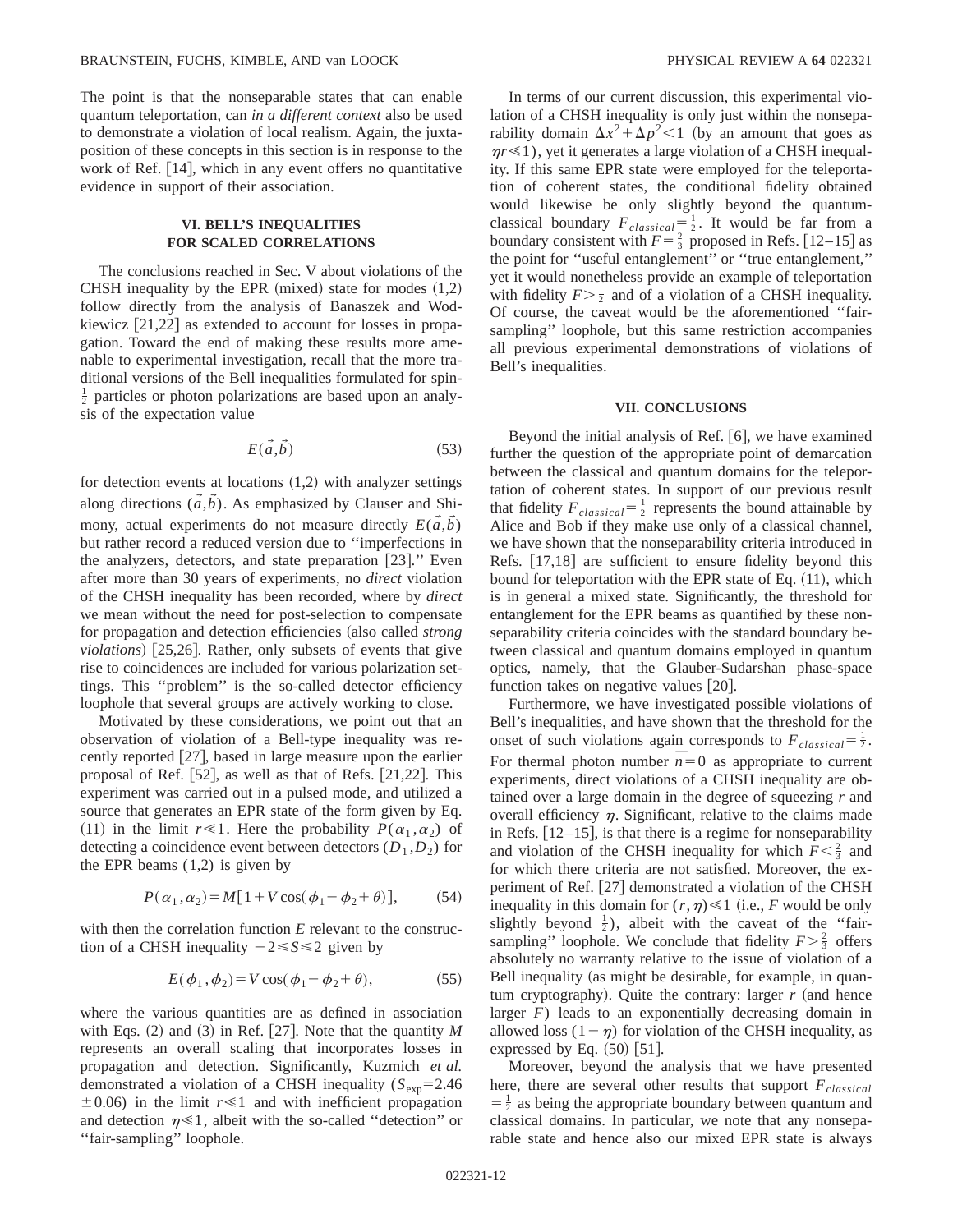capable of teleporting perfect entanglement, i.e., one-half of a pure maximally entangled state. This also applies to those nonseparable states which lead to fidelities  $\frac{1}{2} < F \leq \frac{2}{3}$  in coherent-state teleportation. According to Refs.  $[12–15]$ , this would force the conclusion that there is entanglement that is capable of teleporting truly nonclassical features (i.e., entanglement), but which is not "useful"  $\lceil 14 \rceil$  for teleporting rather more classical states such as coherent states. Further, in Ref.  $[28]$  it was shown that entanglement swapping can be achieved with two pure EPR states for *any nonzero squeezing* in both initial states. Neither of the initial states has to exceed a certain amount of squeezing in order to enable successful entanglement swapping. This is another indication that  $F=\frac{2}{3}$ , which is exceedable in coherent-state teleportation only with more than 3-dB squeezing, is inappropriate in delineating the quantum-classical boundary.

We also point out that Giedke *et al.* showed that for all bipartite Gaussian states for a pair of oscillators, nonseparability implies distillability  $[53]$ . This result applies to the EPR (mixed) states considered here, and in particular to those nonseparable states for which  $\frac{1}{2} < F \leq \frac{2}{3}$  in coherent state teleportation, which are otherwise dismissed as not exhibiting "true EPR entanglement" [13]. Conversely, entanglement distillation could be applied to the mixed EPR states employed for teleportation in this domain (and in general for  $F > \frac{1}{2}$ ) [54], leading to enhanced teleportation fidelities and to expanded regions for violations of Bell's inequalities for the distilled subensemble.

However, having said this, we emphasize that there is no criterion for quantum teleportation that is sufficient to all tasks. For the special case of teleportation of coherent states, the boundary between classical and quantum teleportation is fidelity  $F_{classical} = \frac{1}{2}$ , as should by now be firmly established. Fidelity  $F > \frac{2}{3}$  will indeed enable certain tasks to be accomplished that could not otherwise be done with  $\frac{1}{2} < F \leq \frac{2}{3}$ . However,  $F = \frac{2}{3}$  is clearly not the relevant point of demarcation for entrance into the quantum domain. There is instead a hierarchy of fidelity thresholds that enable ever more remarkable tasks to be accomplished via teleportation within the quantum domain, with no one value being sufficient for all possible purposes.

For example, if we wish to teleport a nonclassical state of the electromagnetic field, then  $\overline{\sigma}_-^2 \ge 1$  is sufficient to guarantee that all nonclassical features will vanish [39]. This implies that a necessary condition for nonclassical features to be teleported is  $\bar{\sigma}_{-}^2$  < 1, which leads to the requirement *F*  $>\frac{1}{2}$  for the teleportation of coherent states. If the task is to teleport a perfectly squeezed state with variance  $\langle \Delta x_{in}^2 \rangle \rightarrow 0$ , then the teleported state will also be squeezed so long as  $\overline{\sigma}^2 < \frac{1}{2}$  [39], implying that teleportation of coherent states could indeed attain  $F > \frac{2}{3}$ . If instead the demand is for teleportation in a domain where unconditional violation of a Bell inequality as in Sec. V is required, then the efficiency  $\eta$  must exceed  $\frac{2}{3}$ , leading to fidelity for teleportation of coherent states  $F > \frac{3}{4}$ . Much more challenging would be if the state to be teleported were some intermediate result from a largescale quantum computation as for Shor's algorithm. Surely then, the relevant fidelity threshold would be well beyond any value currently accessible to experiment,  $F \sim 1 - \epsilon$ , with  $\epsilon \lesssim 10^{-4}$  to be compatible with current work in fault tolerant architecture. We have never claimed that  $F \geq \frac{1}{2}$  endows special powers for all tasks such as these, only that it provides an unambiguous point of entry into the quantum realm for the teleportation of coherent states.

#### **ACKNOWLEDGMENTS**

H.J.K. gratefully acknowledges critical input from A. C. Doherty, H. Mabuchi, E. S. Polzik, and J. P. Preskill, and support from the NSF (Grant No.  $PHY-9722674$ ), the Institute for Quantum Information (IQI) funded by the NSF-ITR Program, the Caltech MURI on Quantum Networks administered by the Army Research Office, and the Office of Naval Research. S.L.B. and P.v.L. were funded in part under project QUICOV as part of the IST-FET-QJPC program. P.v.L. acknowledges support by a DAAD Doktorandenstipendium  $(HSP III).$ 

#### **APPENDIX**

The expressions of Eqs.  $(42)$ - $(45)$  are strictly applicable only for the case gain  $g=1$  for teleportation of coherent states uniformly distributed over the entire complex plane. Here *g* specifies the gain employed by Bob in generating a coherent state based upon the information received from Alice. More generally, when working with a restricted alphabet of states (e.g., coherent amplitudes selected from a Gaussian distribution), the optimal gain is not unity when referenced to the fidelity averaged over the input alphabet. In fact as shown in Ref. [6], the optimal gain is  $g=1/(1+\lambda)$  for an input alphabet of coherent states distributed according to  $p(\beta) = (\lambda/\pi) \exp(-\lambda |\beta|^2)$ . When incorporated into the current analysis, we show in this appendix that nonseparable EPR states are sufficient to achieve  $F > (1 + \lambda)/(2 + \lambda)$ (again with an optimal gain  $g \neq 1$ ), although *F* is now no longer a monotonic function of *r* as in Fig. 1. This result is in complete correspondence with the prior result of Ref. [6] that  $F_{classical}^{\lambda} = (1+\lambda)/(2+\lambda)$  is the bound for teleportation when only a classical channel is employed. To simplify the discussion in the text, we have set  $\lambda=0$  throughout, with then the optimal gain  $g=1$  and  $F_{classical} = \frac{1}{2}$ .

In the more general case, we begin by recalling from Eqs.  $(1)$  and  $(2)$  in Ref. [4] that the fidelity *F* for teleportation of a coherent state  $|v_{in}\rangle$  can be expressed in the current notation by

$$
F = \frac{2}{\sigma_Q^2} \exp[-2|v_{in}|^2 (1 - g)^2 / \sigma_Q^2].
$$
 (A1)

Here the variance  $\sigma_Q^2$  of the *Q* function of the teleported field is given by

$$
\sigma_Q^2 = 1 + g^2 + \frac{\bar{\sigma}_-^2}{2}(g+1)^2 + \frac{\bar{\sigma}_+^2}{2}(g-1)^2.
$$
 (A2)

Relative to Ref.  $[4]$ , various efficiencies are here taken to unity for the sake of simplicity. With reference to the nota-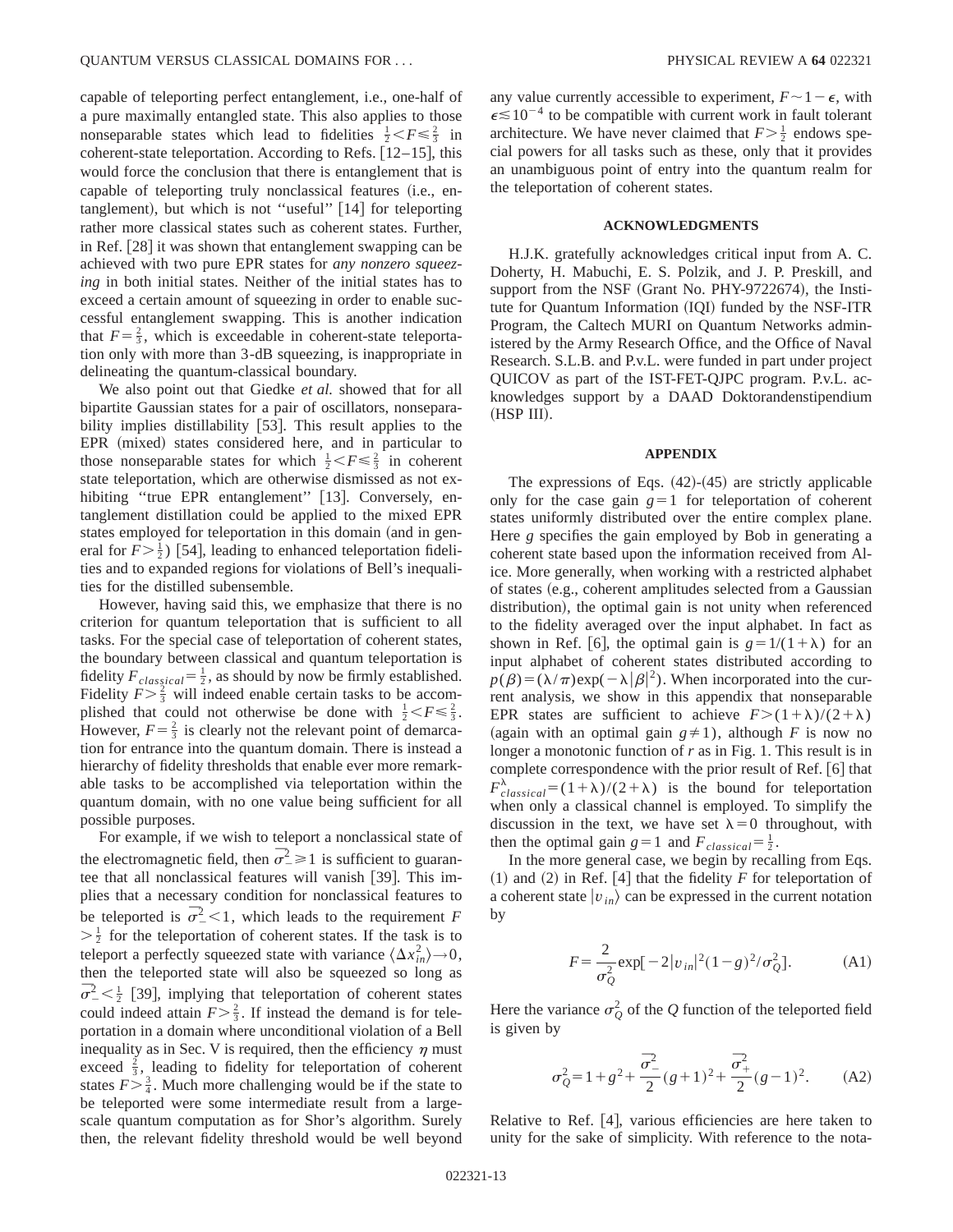

FIG. 5. Optimized fidelity  $\bar{F}_0$  vs the degree of squeezing *r*, with  $\lambda = 2$  (upper curve) and  $\lambda = 0.001$  (lower curve). In (a)–(d) the efficiency  $\eta$ =0.99, 0.90, 0.70, and 0.50, respectively. The dashed lines give the limiting value  $F=(1+\lambda)/(2+\lambda)$  for each case.

tion of Ref.  $[4]$ , we assume that the EPR beams propagate and are detected with unit efficiency ( $\xi_1 = 1 = \xi_2$ ) and that Alice's detection efficiency  $\eta_A$  is likewise unity ( $\eta_A = 1$ , where  $\eta_A \equiv \eta$  in Ref. [4] is not to be confused with  $\eta$  here). Hence our model here is that each *ideal* squeezed beam goes through a beam splitter of transmission  $\eta$  to then produce a mixed (squeezed) state. These two squeezed states are then combined, to generate the EPR beams described by Eq.  $(11)$ , with the resulting variances parametrized by  $(r, \eta)$ . In effect, we consider the case where the only imperfection is in the squeezing beams that are combined to generate the EPR beams  $(\overline{\sigma}_{+}^{2} \overline{\sigma}_{-}^{2} = 1)$  in the ideal case, but  $\overline{\sigma}_{+}^{2} \overline{\sigma}_{-}^{2} \ge 1$  in the presence of loss).

We next proceed to average the fidelity as given in Eq. (A1) over a distribution of incident coherent states  $\{|\beta\rangle\}$  of the form previously considered in Ref.  $[6]$ , namely,

$$
P(\beta) = \frac{\lambda}{\pi} \exp(-\lambda |\beta|^2). \tag{A3}
$$

The calculation is a straightforward, and yields

$$
\overline{F} = \frac{2\lambda}{\lambda \sigma_Q^2 + 2(1 - g)^2}.
$$
 (A4)

Next we optimize this average fidelity  $\bar{F}$  by choosing the best gain *g*, which is found from the relation

$$
\frac{d}{dg}\overline{F} = 0,\t(A5)
$$

remembering that  $\sigma$ <sup>0</sup> depends upon *g*. There results a solution for the optimal gain  $g_0$  given by

$$
g_0 = \frac{1 + \frac{\lambda}{4} (\bar{\sigma}_{+}^2 - \bar{\sigma}_{-}^2)}{1 + \frac{\lambda}{4} (2 + \bar{\sigma}_{+}^2 + \bar{\sigma}_{-}^2)},
$$
 (A6)

which when substituted into Eq. (A2), gives the value  $\sigma_{Q_0}^2$  of this variance at the optimal gain. Finally,  $(g_0, \sigma_{Q_0}^2)$  together with Eq. (A4), leads to an expression for the optimum fidelity  $\overline{F}_0$ . Two limiting cases are worth checking straightaway.

(1) For vacuum inputs for the EPR beams,  $\overline{\sigma}_{\pm}^2 = 1$  (no squeezing), so that

$$
g_0 = \frac{1}{1+\lambda},
$$
  
\n
$$
\overline{F}_0 = \frac{1+\lambda}{2+\lambda},
$$
\n(A7)

which are in complete accord with the prior treatment of Ref.  $[6]$ .

(2) For  $\bar{\sigma}_+^2 \rightarrow \infty$  (corresponding to very large parametric gain,  $r \geq 1$ ), we have that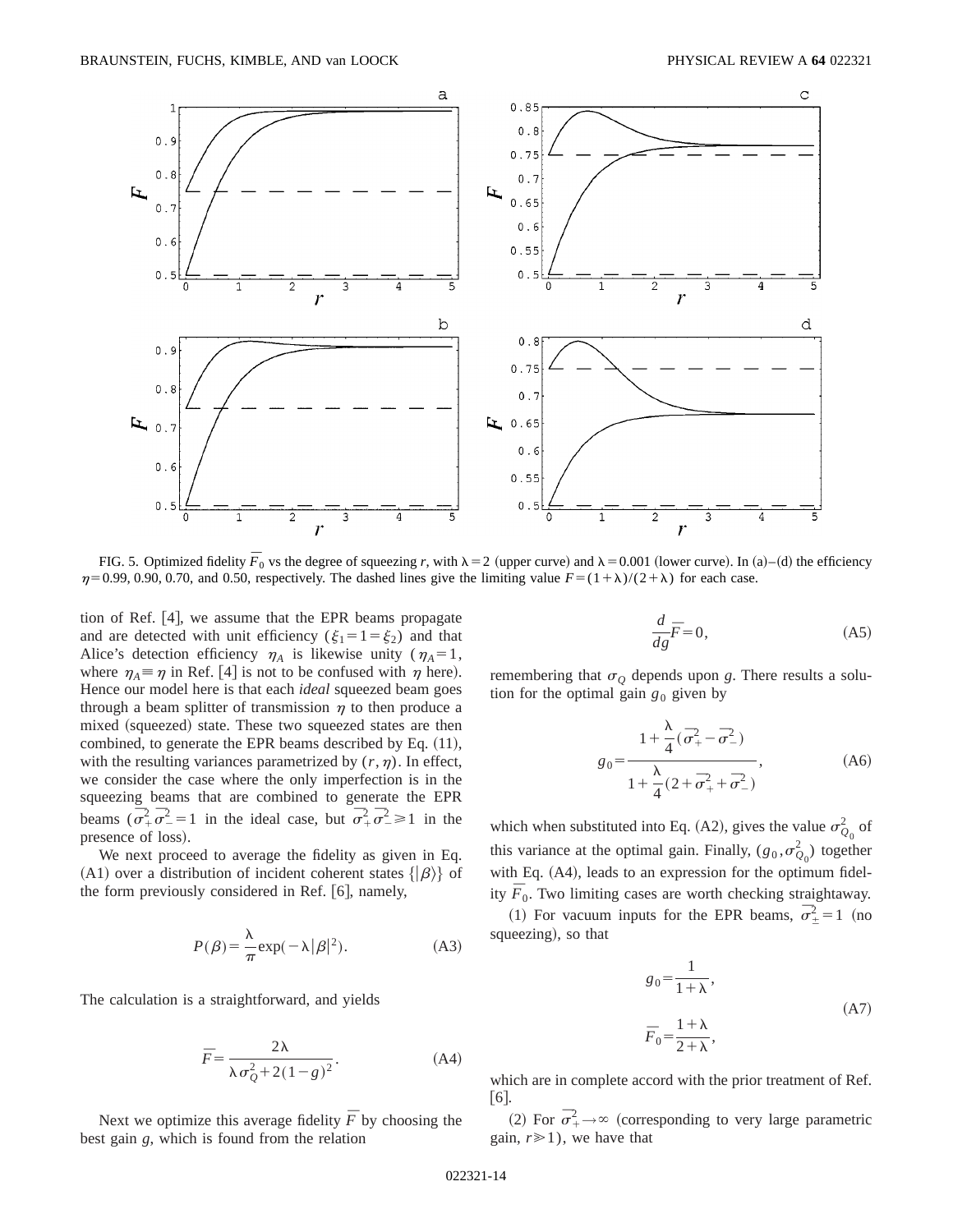$$
g_0 \rightarrow 1,
$$
  
\n
$$
\bar{F}_0 \rightarrow F,
$$
\n(A8)

which is just the (unaveraged) fidelity given by Eq.  $(A1)$ . The importance of this result is that it sets the limiting values of  $(g_0, \overline{F}_0)$  for large *r* independent of  $\lambda$ , as will become apparent from the figures that follow.

Figure 5 show a series of plots, each of which contains two curves for the fidelity versus the squeezing parameter *r* for two values of  $\lambda$ . The upper trace is the optimized fidelity  $\overline{F}_0$  from Eq. (A4) with the optimized values ( $g_0, \sigma_{Q_0}^2$ ) for the particular choice  $\lambda = 2$ , while the lower trace is the fidelity  $\overline{F}_0$  from Eq. (A4) for  $\lambda = 0.001$  (and hence  $g_0 \approx 1$ ). Also shown are two dashed lines corresponding to  $F=(1$  $(\lambda + \lambda)/(2 + \lambda)$  for the two values  $\lambda = 2$  and 0.001.

As is apparent,  $\overline{F}_0$  increases with  $r \ll 1$  in all cases from its initial value  $(1+\lambda)/(2+\lambda)$ . However, if  $(1+\lambda)/(2$  $(+\lambda)$ >*F*(*r* $\ge$ 1) where *F* is the result for gain *g* = 1 from Eq.  $(1)$ , then  $\overline{F}_0$  will rise to a maximum and then decrease (slope  $(6, 6)$ . Thus, although  $r > 0$  helps Alice and Bob initially,  $\bar{F}$  is not monotonic in *r*. In many cases, there is an optimum value for the degree of squeezing  $r$  for given  $\lambda$  (the alphabet Victor has chosen) and  $\eta$  (the losses that Alice and Bob have to live with in generating and distributing their EPR beams). Further, if they nonetheless persist in increasing *r* past this optimum, in some cases they will do worse with *r* nonzero than with  $r=0$ .

While these results may at first sight seem strange, their interpretation is as follows. The initial value  $\overline{F}_0(r=0) = (1$  $+(\lambda)/(2+\lambda)$  is artificially boosted in the sense that for  $\lambda$  $\geq 1$ , Alice and Bob have to be less and less concerned about losses and squeezing. They simply increasingly bias their choice toward  $\beta=0$  as specified in Eq. (A3). Further, for increasing *r*, the spread of the Wigner function for the EPR beams at some point overtakes the spread associated with  $P(\beta)$  so that the particular value of  $\lambda$  becomes irrelevant, and  $\overline{F}$  reverts to the  $g=1$  case.

Although we emphasize that the foregoing analysis is sufficient to demonstrate that nonseparable EPR states achieve fidelity  $F > F_{classical}^{\lambda} = (1 + \lambda)/(2 + \lambda)$ , we make no warranty that it provides the optimal strategy for Alice and Bob. The principal caveats are that we have assumed that Alice is always performing an Arthurs-Kelly measurement  $[41]$ , and that Bob always generates a coherent state based upon the information from Alice, where this coherent state is given by  $\alpha_{out} = g \alpha_{in}$ , with *g* real and optimized, as discussed above.

- [1] C. H. Bennett, G. Brassard, C. Crépeau, R. Jozsa, A. Peres, and W. K. Wootters, Phys. Rev. Lett. **70**, 1895 (1993).
- [2] D. Bouwmeester, J.-W. Pan, K. Mattle, M. Eibl, H. Weinfurter, and A. Zeilinger, Nature (London) 390, 575 (1997).
- [3] D. Boschi, S. Branca, F. De Martini, L. Hardy, and S. Popescu, Phys. Rev. Lett. **80**, 1121 (1998).
- [4] A. Furusawa, J. L. Sørensen, S. L. Braunstein, C. A. Fuchs, H. J. Kimble, and E. S. Polzik, Science 282, 706 (1998).
- [5] M. A. Nielsen, E. Knill, and R. Laflamme, Nature (London) 396, 52 (1998).
- [6] S. L. Braunstein, C. A. Fuchs, and H. J. Kimble, J. Mod. Opt. **47**, 267 (2000).
- [7] B. Schumacher, Phys. Rev. A **51**, 2738 (1995).
- [8] S. L. Braunstein and H. J. Kimble, Nature (London) 394, 840-841 (1998).
- [9] S. L. Braunstein, C. M. Caves, R. Jozsa, N. Linden, S. Popescu, and R. Schack, Phys. Rev. Lett. **83**, 1054 (1999).
- [10] L. Vaidman, Phys. Rev. A 49, 1473 (1994).
- [11] The fidelity  $F$ , as defined in Eq.  $(1)$ , is for teleportation of some particular state  $|\psi_{in}\rangle$ . However, as we emphasized in Ref. [6], useful criteria for achieving teleportation are anchored in a set *S* of states  $\{|\psi_{in}\rangle\}$  and a distribution over these states  $P(|\psi_{in}\rangle)$ . Teleportation of an *unknown* state then proceeds by Victor drawing a state  $|\psi_{in}\rangle$  from *S* with probability  $P(|\psi_{in}\rangle)$ . Alice and Bob are privy to *S* and to  $P(|\psi_{in}\rangle)$ , but not to the particular state selected and sent by Victor in each trial. In this general case, an average fidelity  $\overline{F}$  over the distribution *P* becomes the benchmark for gauging the success of the teleportation protocol.
- [12] T. C. Ralph and P. K. Lam, Phys. Rev. Lett. **81**, 5668 (1998).
- $[13]$  (a) T. C. Ralph, P. K. Lam, and R. E. S. Polkinghorne, J. Opt. Soc. Am. B 1, 483 (1999); (b) T. C. Ralph, preprint, quant-ph/0004093.
- [14] P. Grangier and F. Grosshans, e-print quant-ph/0009079.
- [15] P. Grangier and F. Grosshans, e-print quant-ph/0010107.
- @16# S. L. Braunstein and H. J. Kimble, Phys. Rev. Lett. **80**, 869  $(1998).$
- [17] L.-M. Duan, G. Giedke, J. I. Cirac, and P. Zoller, Phys. Rev. Lett. 84, 2722 (2000).
- [18] R. Simon, Phys. Rev. Lett. **84**, 2726 (2000).
- [19] S. M. Tan, Phys. Rev. A 60, 2752 (1999).
- $[20]$  This fact was pointed out and used in Refs.  $[17,18]$ . The Glauber-Sudarshan *P* function of any nonseparable state takes on negative values (a "nonclassical" state in the quantum optics sense), or equivalently, any bipartite state with nonnegative  $P$  function (a "classical" state in the quantum optics sense) is separable. For Gaussian states brought to an appropriate standard form by local unitary transformations, the positivity of the  $P$  function and the separability coincide  $[17]$ . Without such local unitary operations, the two things can be different. Note that in the context of the current discussion, these results apply to *two-mode* fields.
- [21] K. Banaszek and K. Wodkiewicz, Phys. Rev. A 58, 4345  $(1998).$
- [22] K. Banaszek and K. Wodkiewicz, Phys. Rev. Lett. 82, 2009  $(1999).$
- [23] J. F. Clauser and A. Shimony, Rep. Prog. Phys. 41, 1881  $(1978).$
- [24] M. O. Scully and A. S. Zubairy, *Quantum Optics* (Cambridge University Press, Cambridge, 1997), Chap. 18.